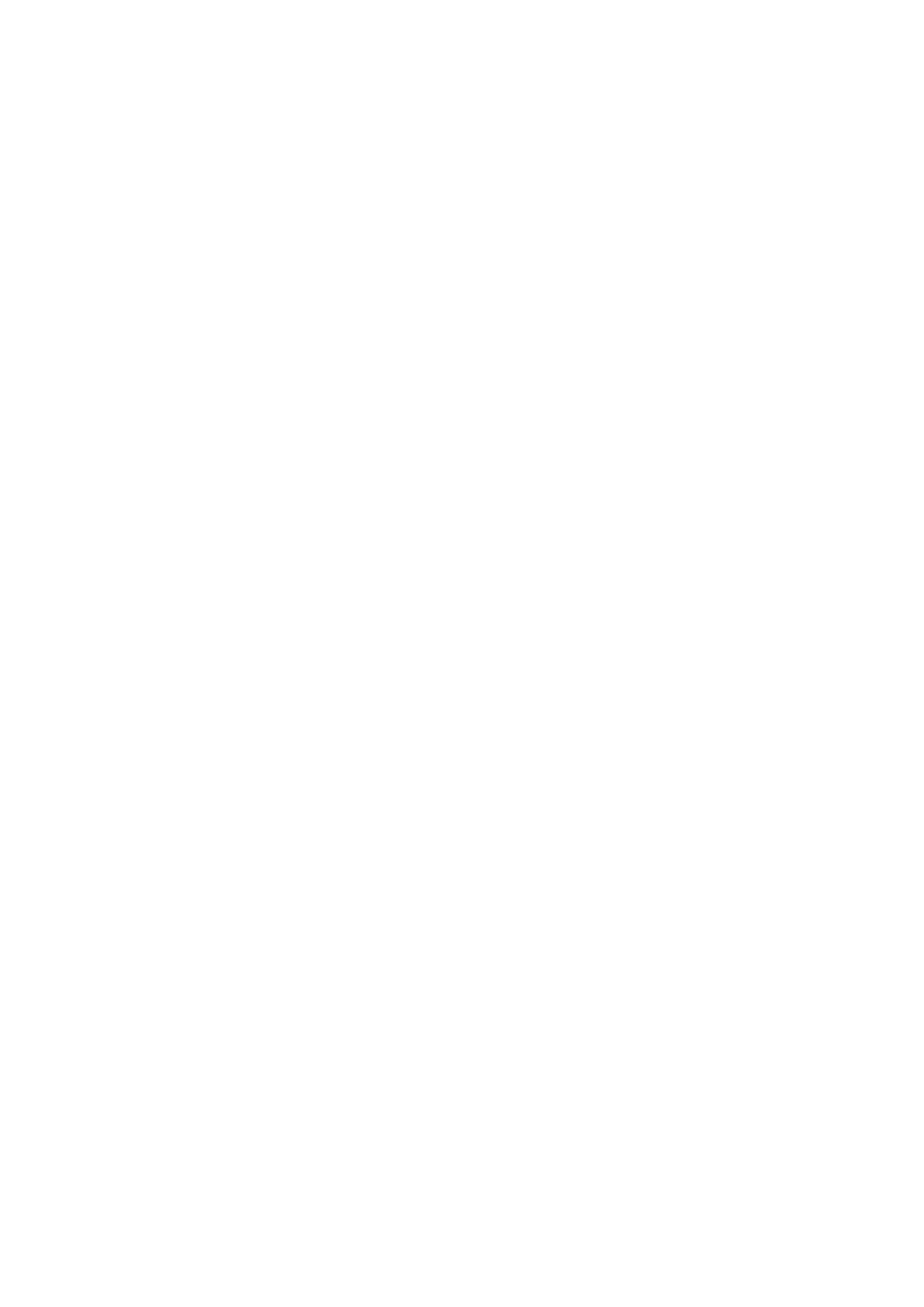#### <span id="page-2-0"></span>**TABLE OF CONTENTS**

|      | i.   |                                                                              |  |
|------|------|------------------------------------------------------------------------------|--|
|      | ii.  |                                                                              |  |
|      | iii. |                                                                              |  |
|      | iv.  |                                                                              |  |
|      | v.   | Style and Referencing Format of Jointly Authored Papers, Documents and       |  |
|      | vi.  |                                                                              |  |
|      |      |                                                                              |  |
|      |      |                                                                              |  |
| 1.1. |      |                                                                              |  |
|      |      |                                                                              |  |
|      |      |                                                                              |  |
|      |      |                                                                              |  |
|      |      |                                                                              |  |
|      |      |                                                                              |  |
|      |      |                                                                              |  |
| 1.2. |      |                                                                              |  |
| 1.3. |      |                                                                              |  |
| 1.4. |      |                                                                              |  |
| 1.5. |      |                                                                              |  |
|      |      |                                                                              |  |
|      |      |                                                                              |  |
|      |      | The Incomplete Story of Hypoxia as the Pathophysiological Mechanism of Upper |  |
|      |      |                                                                              |  |
| 1.6. |      |                                                                              |  |
|      |      |                                                                              |  |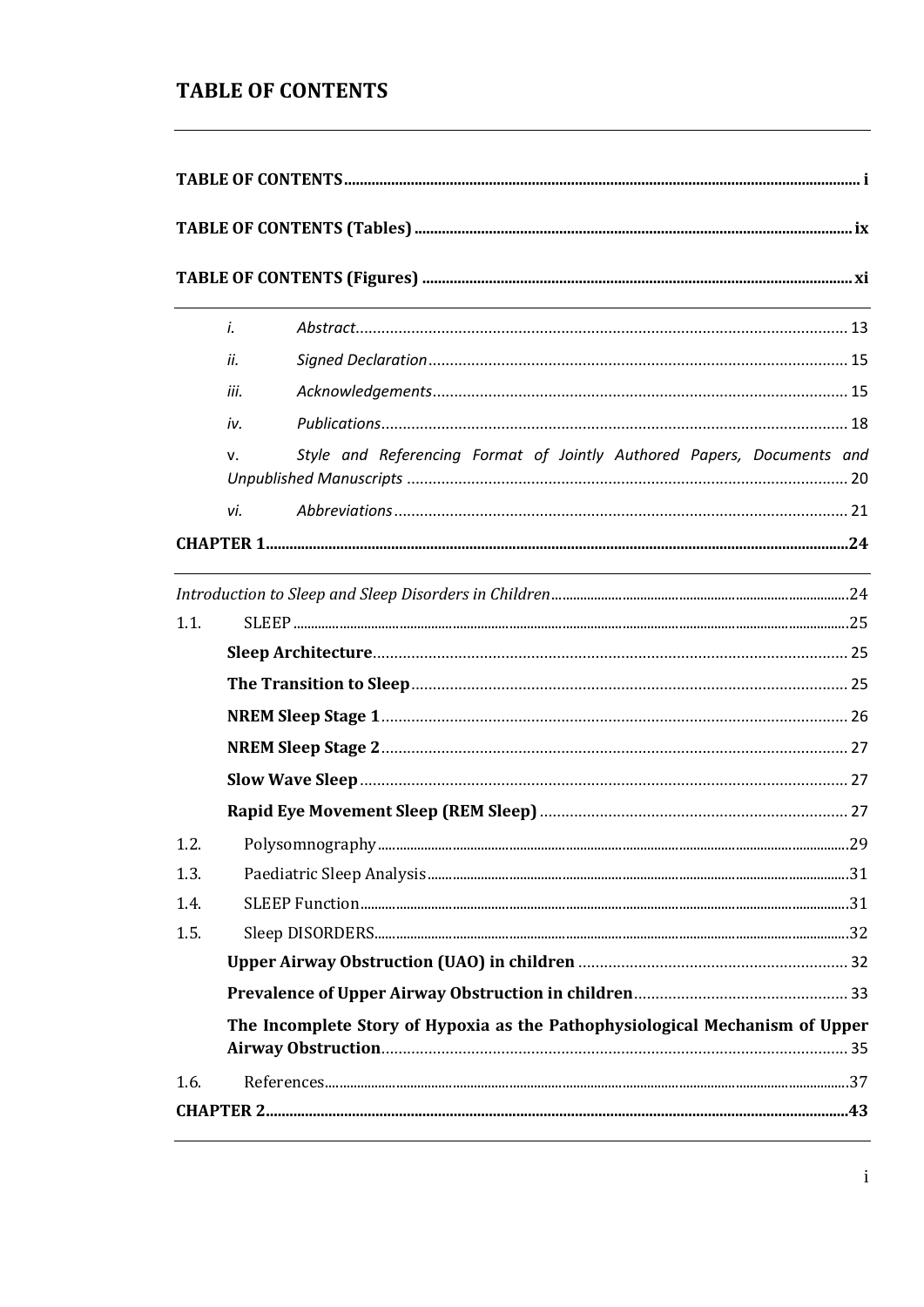|      | A Review of Clinical Sleep Fragmentation Indices in Children with Upper Airway Obstruction43 |  |
|------|----------------------------------------------------------------------------------------------|--|
| 2.1. |                                                                                              |  |
|      |                                                                                              |  |
|      | Limitations on the use of sleep fragmentation measures in children  49                       |  |
| 2.2. |                                                                                              |  |
| 2.3. | Sleep Fragmentation Indices Derived from Measures of Cortical Neural Activation  52          |  |
|      |                                                                                              |  |
|      |                                                                                              |  |
|      |                                                                                              |  |
|      |                                                                                              |  |
|      |                                                                                              |  |
|      |                                                                                              |  |
|      |                                                                                              |  |
|      |                                                                                              |  |
|      |                                                                                              |  |
|      |                                                                                              |  |
|      |                                                                                              |  |
|      |                                                                                              |  |
|      |                                                                                              |  |
|      |                                                                                              |  |
|      |                                                                                              |  |
|      |                                                                                              |  |
|      |                                                                                              |  |
|      |                                                                                              |  |
|      |                                                                                              |  |
|      |                                                                                              |  |
| 2.4. | Sleep Fragmentation Indices Derived from Measures of Sub-Cortical Activation64               |  |
|      |                                                                                              |  |
|      |                                                                                              |  |
|      |                                                                                              |  |
|      |                                                                                              |  |
|      |                                                                                              |  |
|      |                                                                                              |  |
| 2.5. |                                                                                              |  |
|      |                                                                                              |  |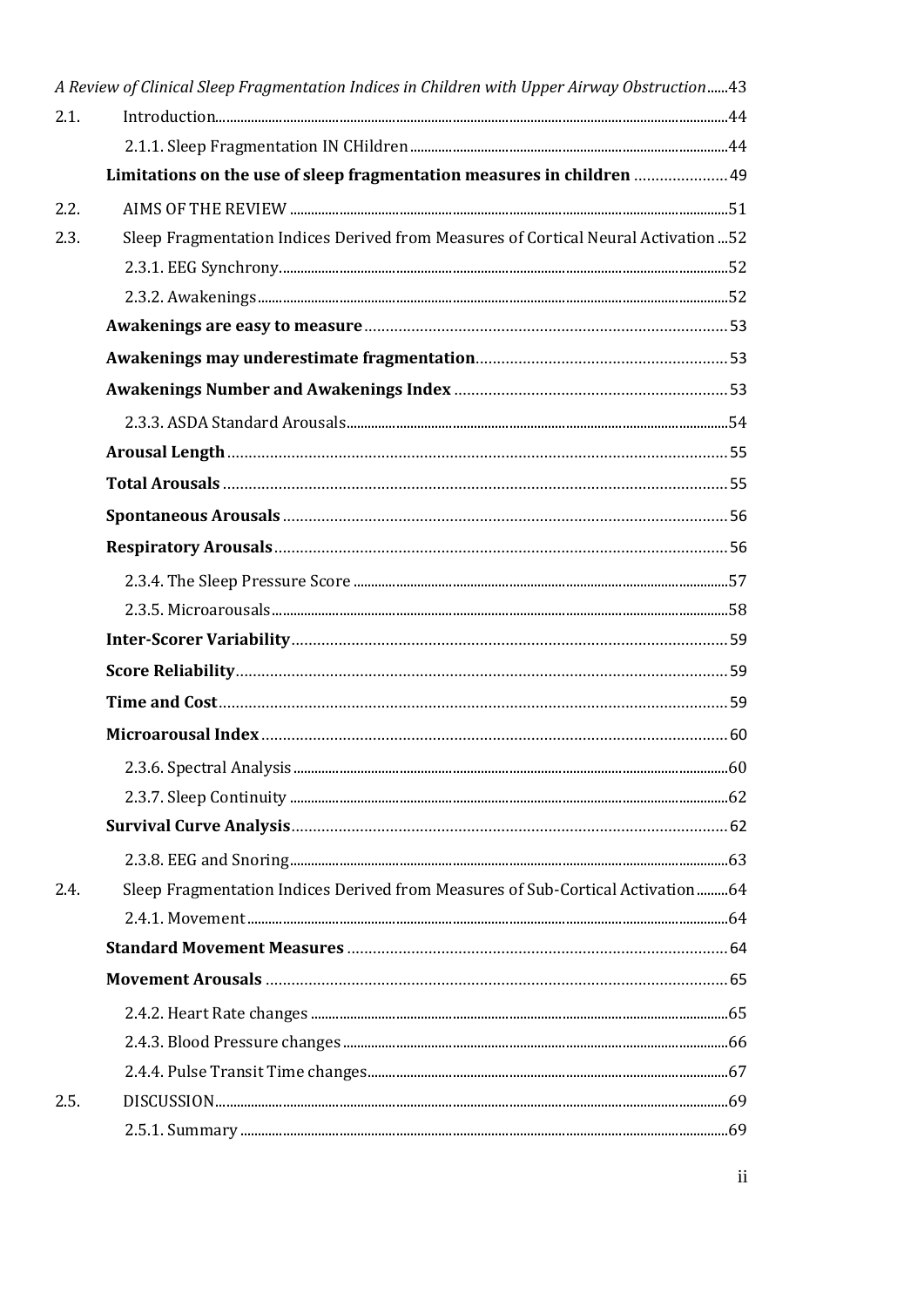|      | 2.5.2. Future directions for performance and analyis of PSGs in children  69                                         |  |
|------|----------------------------------------------------------------------------------------------------------------------|--|
|      |                                                                                                                      |  |
|      |                                                                                                                      |  |
|      |                                                                                                                      |  |
|      | 2.5.3. future directions for investigating underlying mechanisms of sleep                                            |  |
|      |                                                                                                                      |  |
|      |                                                                                                                      |  |
|      |                                                                                                                      |  |
|      |                                                                                                                      |  |
|      |                                                                                                                      |  |
| 2.6. |                                                                                                                      |  |
|      |                                                                                                                      |  |
|      |                                                                                                                      |  |
| 3.1. | <u> 1989 - Jan Salaman Santa Santa Barat da Santa Santa Barat da Santa Barat da Santa Barat da Santa Barat da Sa</u> |  |
| 3.2. |                                                                                                                      |  |
| 3.3. |                                                                                                                      |  |
|      |                                                                                                                      |  |
| 3.4. |                                                                                                                      |  |
|      |                                                                                                                      |  |
|      |                                                                                                                      |  |
|      |                                                                                                                      |  |
|      |                                                                                                                      |  |
|      |                                                                                                                      |  |
|      |                                                                                                                      |  |
|      |                                                                                                                      |  |
|      |                                                                                                                      |  |
|      |                                                                                                                      |  |
|      |                                                                                                                      |  |
|      |                                                                                                                      |  |
|      |                                                                                                                      |  |
|      |                                                                                                                      |  |
|      |                                                                                                                      |  |
|      |                                                                                                                      |  |
|      |                                                                                                                      |  |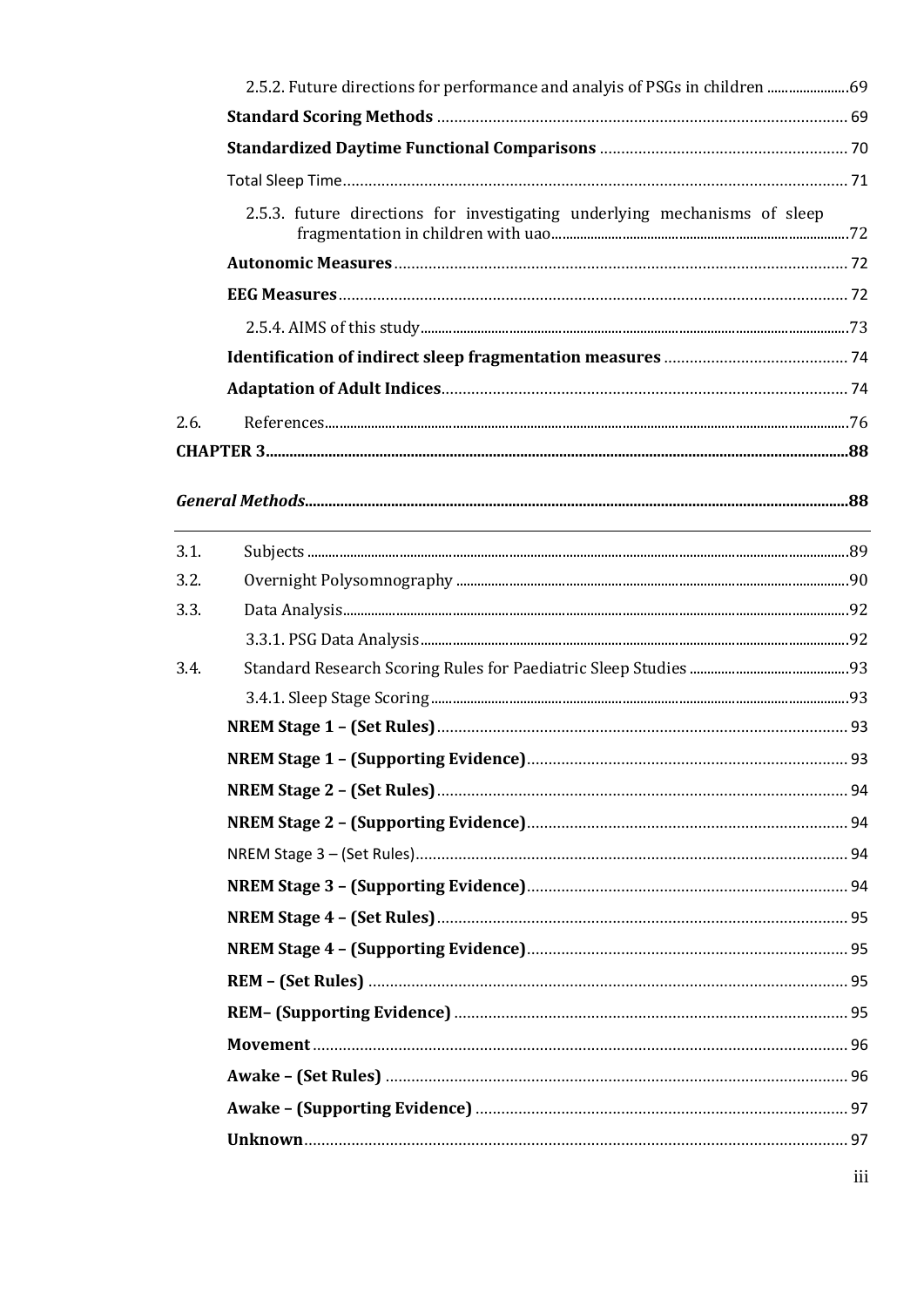|      | Technician-Caused Arousal (Scored as Resp. Event - TECH) 100 |    |
|------|--------------------------------------------------------------|----|
|      |                                                              |    |
|      |                                                              |    |
|      |                                                              |    |
|      |                                                              |    |
|      |                                                              |    |
|      |                                                              |    |
|      |                                                              |    |
|      |                                                              |    |
|      |                                                              |    |
|      |                                                              |    |
|      |                                                              |    |
|      |                                                              |    |
|      |                                                              |    |
|      |                                                              |    |
|      |                                                              |    |
|      |                                                              |    |
|      |                                                              |    |
|      |                                                              |    |
|      |                                                              |    |
| 3.5. |                                                              |    |
| 3.6. |                                                              |    |
|      |                                                              |    |
|      |                                                              |    |
|      |                                                              |    |
|      |                                                              |    |
| 3.7. |                                                              | iv |
|      |                                                              |    |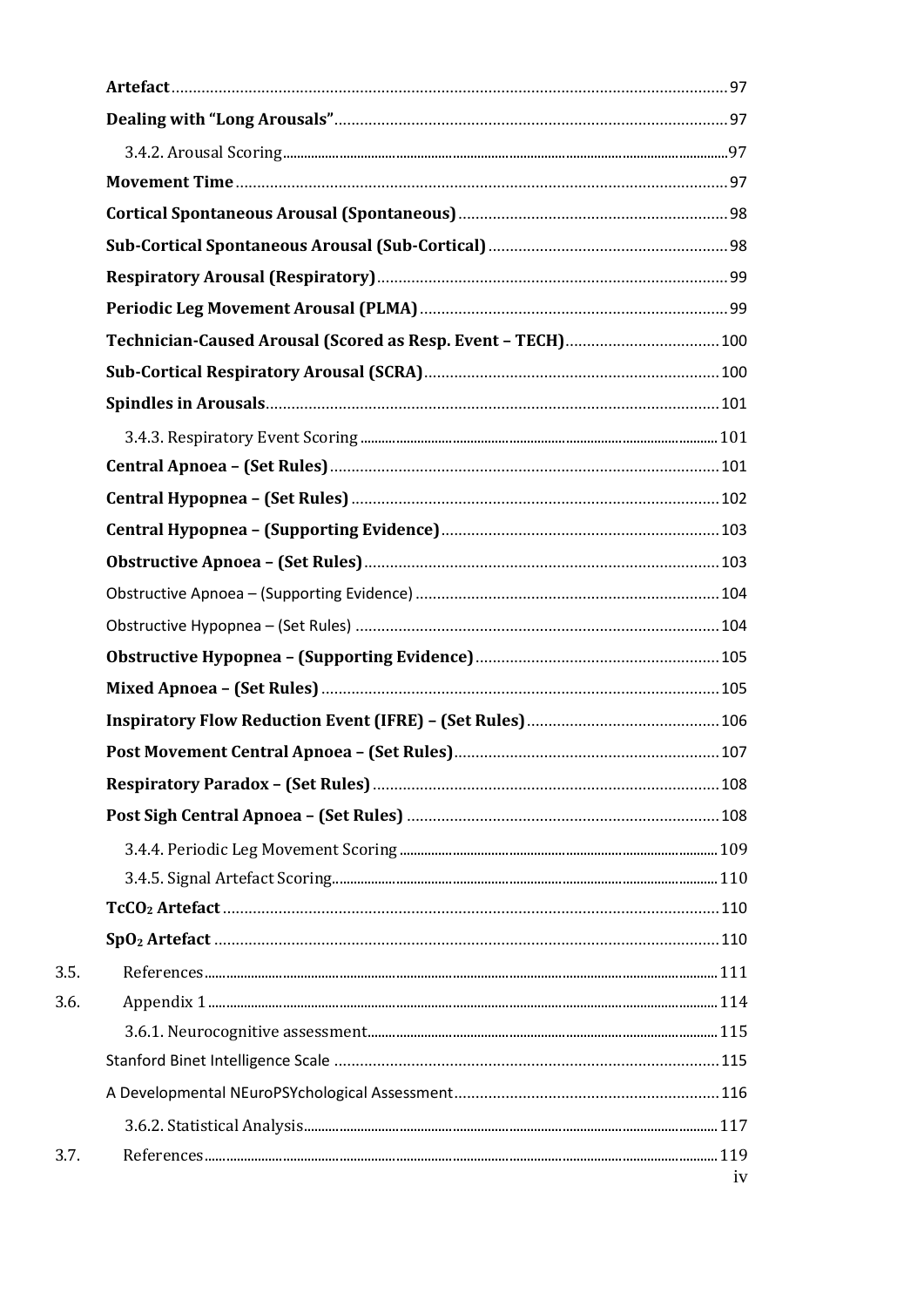|      | <u> 1999 - John Stone Barnett, skriuwer in de ferfinische Stone († 1989)</u> |  |
|------|------------------------------------------------------------------------------|--|
| 4.1. |                                                                              |  |
| 4.2. |                                                                              |  |
| 4.3. |                                                                              |  |
|      |                                                                              |  |
|      |                                                                              |  |
|      |                                                                              |  |
| 4.4. |                                                                              |  |
| 4.5. |                                                                              |  |
| 4.6. |                                                                              |  |
|      |                                                                              |  |

| 5.1. |                                                                                 |  |
|------|---------------------------------------------------------------------------------|--|
| 5.2. |                                                                                 |  |
|      |                                                                                 |  |
|      |                                                                                 |  |
|      |                                                                                 |  |
|      |                                                                                 |  |
| 5.3. |                                                                                 |  |
|      |                                                                                 |  |
|      |                                                                                 |  |
|      |                                                                                 |  |
|      |                                                                                 |  |
|      | 5.3.5. Mean Spectral Power associated with Spontaneous Arousals  173            |  |
|      | 5.3.6. relative Change in Spectral EEG Power with Spontaneous Arousal Onset 180 |  |
|      | 5.3.7. Correlations between Neuropsychological performance and Spectral         |  |
|      | 5.3.8. Correlations between neurocognitive performance and EEG power with       |  |
|      | 5.3.9. Correlations between neurocognitive performance and EEG power with       |  |
|      | 5.3.10. Correlations between neurocognitive performance and EEG power with      |  |
| 5.4. |                                                                                 |  |
|      |                                                                                 |  |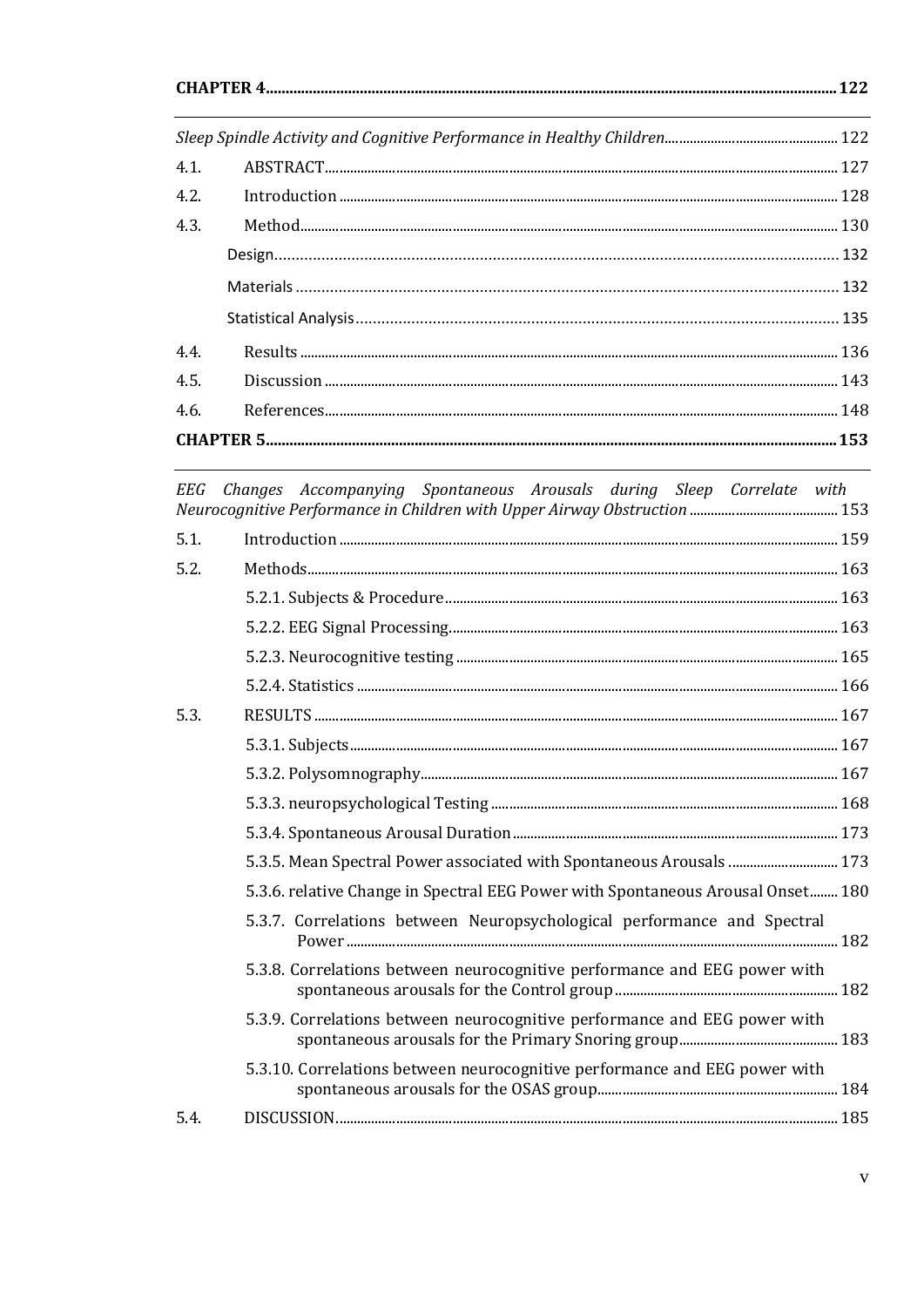|      | 5.4.1. Spontaneous arousal alteration in children with UAO as measured by      |    |
|------|--------------------------------------------------------------------------------|----|
|      | 5.4.2. Spontaneous arousal alteration in children with UAO as determined by    |    |
|      | 5.4.3. Spontaneous arousal alteration in children with UAO and neurocognitive  |    |
| 5.5. |                                                                                |    |
| 5.6. |                                                                                |    |
|      |                                                                                |    |
|      |                                                                                |    |
|      |                                                                                |    |
|      |                                                                                |    |
| 6.1. |                                                                                |    |
| 6.2. |                                                                                |    |
| 6.3. |                                                                                |    |
|      |                                                                                |    |
|      |                                                                                |    |
|      |                                                                                |    |
|      |                                                                                |    |
|      |                                                                                |    |
|      |                                                                                |    |
| 6.4. |                                                                                |    |
|      |                                                                                |    |
|      |                                                                                |    |
|      |                                                                                |    |
|      |                                                                                |    |
|      | 6.4.5. Stage 1 NREM sleep and wake as markers of sleep fragmentation 223       |    |
|      |                                                                                |    |
|      |                                                                                |    |
|      |                                                                                |    |
| 6.5. |                                                                                |    |
| 6.6. |                                                                                |    |
| 6.7. |                                                                                |    |
| 6.8. |                                                                                |    |
|      |                                                                                |    |
|      | Towards a Composite Index of Upper Airway Obstruction Severity in Children 250 |    |
|      |                                                                                | V1 |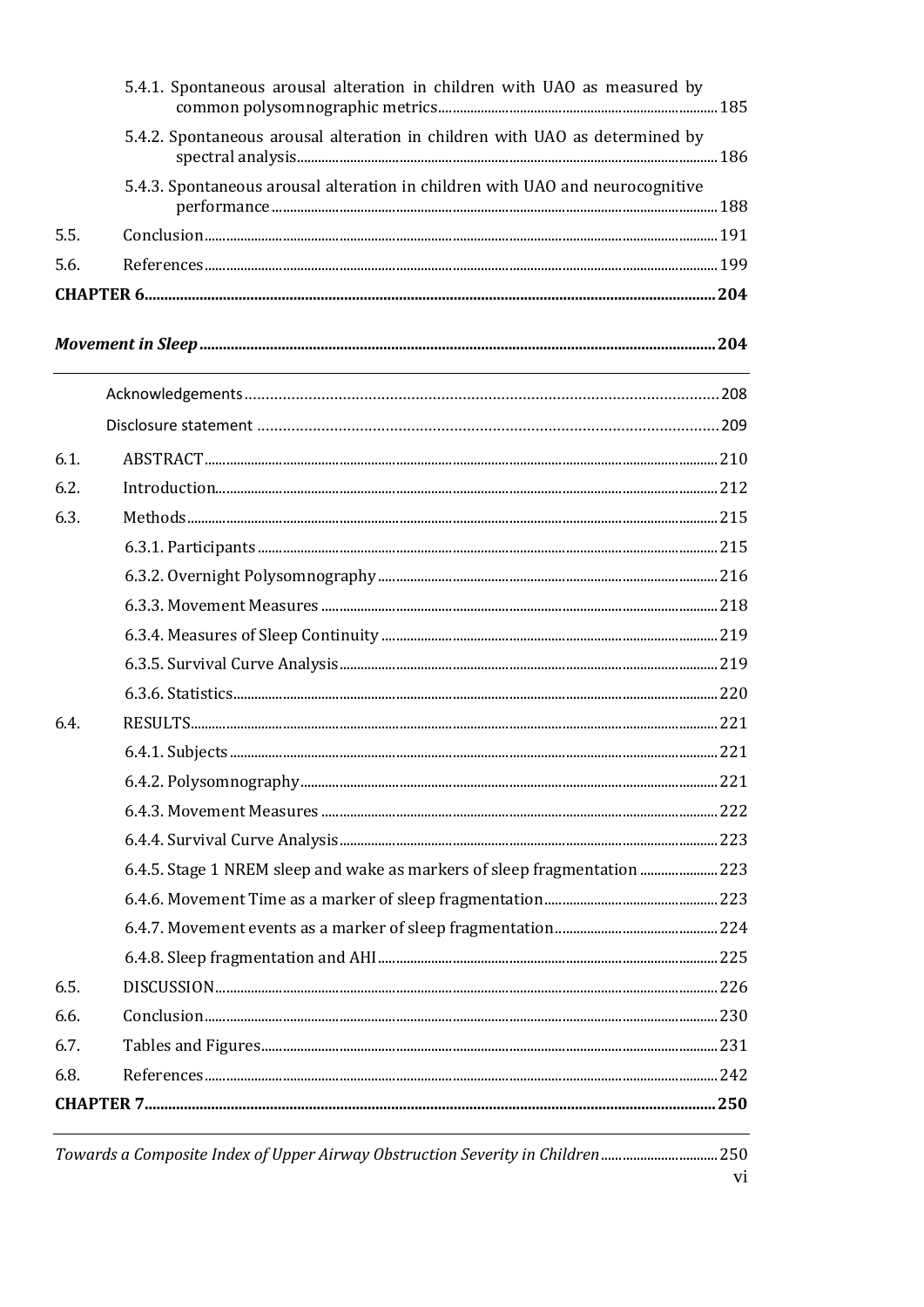| 7.1. |                                                                                |                |
|------|--------------------------------------------------------------------------------|----------------|
| 7.2. |                                                                                |                |
|      | 7.2.1. Limitations of Sleep Fragmentation as an explanantion of Neurocognitive |                |
|      | 7.2.2. Indices of upper airway obstruction Disease Severity in children  257   |                |
|      |                                                                                |                |
|      |                                                                                |                |
|      |                                                                                |                |
|      |                                                                                |                |
|      |                                                                                |                |
|      |                                                                                |                |
|      |                                                                                |                |
|      |                                                                                |                |
|      |                                                                                |                |
| 7.3. |                                                                                |                |
|      |                                                                                |                |
|      |                                                                                |                |
|      |                                                                                |                |
|      |                                                                                |                |
|      | 7.3.5. Polysomnographic severity index - The TOTAL Sleep disturbance index 268 |                |
|      |                                                                                |                |
|      |                                                                                |                |
|      | 7.3.8. composite Upper (airway obstruction) disease severity index (for)       |                |
|      |                                                                                |                |
| 7.4. |                                                                                |                |
|      |                                                                                |                |
|      |                                                                                |                |
|      |                                                                                |                |
|      |                                                                                |                |
|      |                                                                                |                |
|      |                                                                                |                |
| 7.5. |                                                                                |                |
|      |                                                                                |                |
|      |                                                                                |                |
| 7.6. |                                                                                |                |
| 7.7. |                                                                                |                |
|      |                                                                                | V <sub>i</sub> |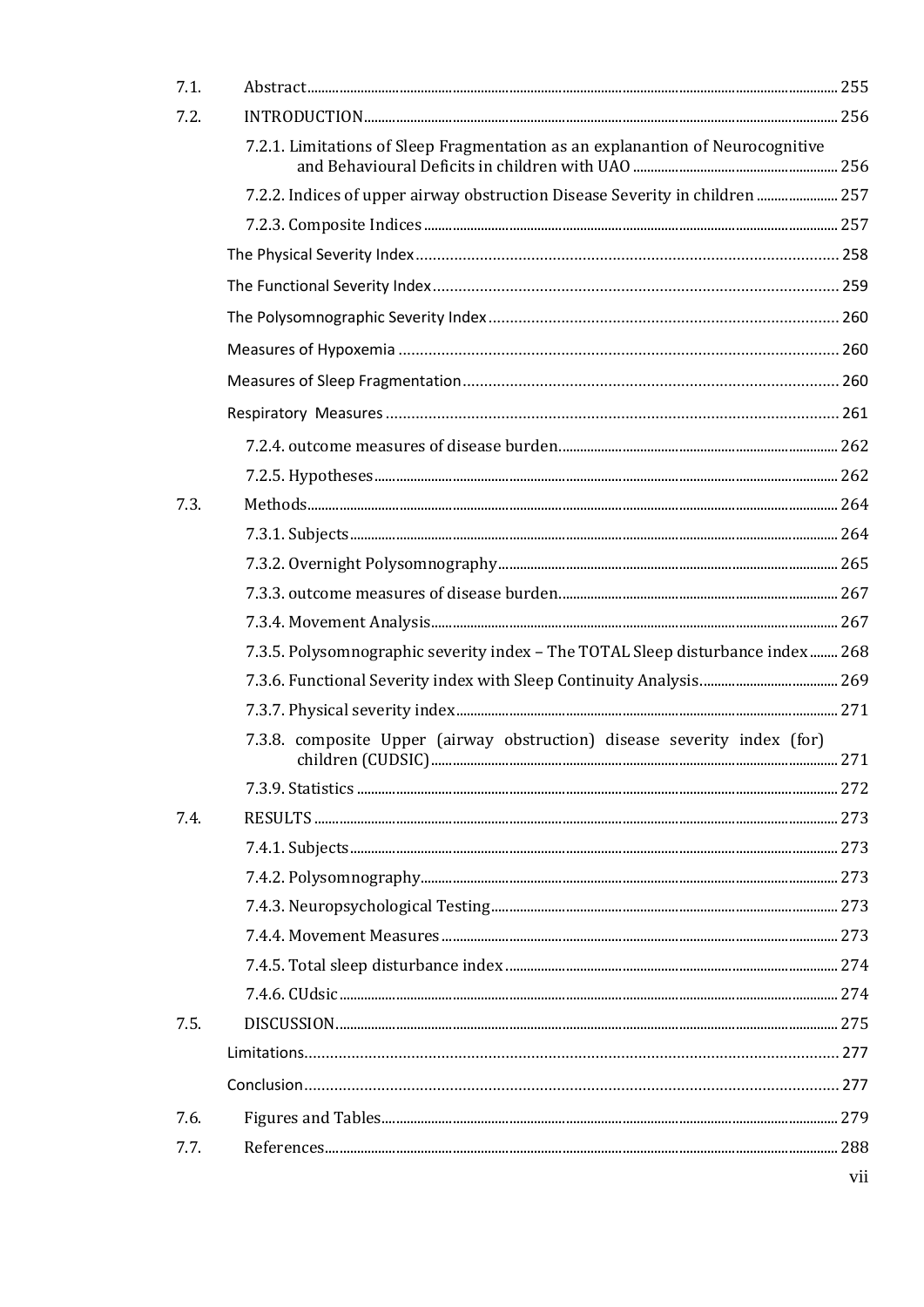| 8.1. |  |  |  |
|------|--|--|--|
| 8.2. |  |  |  |
| 8.3. |  |  |  |
| 8.4. |  |  |  |
|      |  |  |  |
|      |  |  |  |
|      |  |  |  |
|      |  |  |  |
|      |  |  |  |
|      |  |  |  |
|      |  |  |  |
|      |  |  |  |
|      |  |  |  |
|      |  |  |  |
| 8.5. |  |  |  |
|      |  |  |  |
|      |  |  |  |
|      |  |  |  |
|      |  |  |  |
|      |  |  |  |
|      |  |  |  |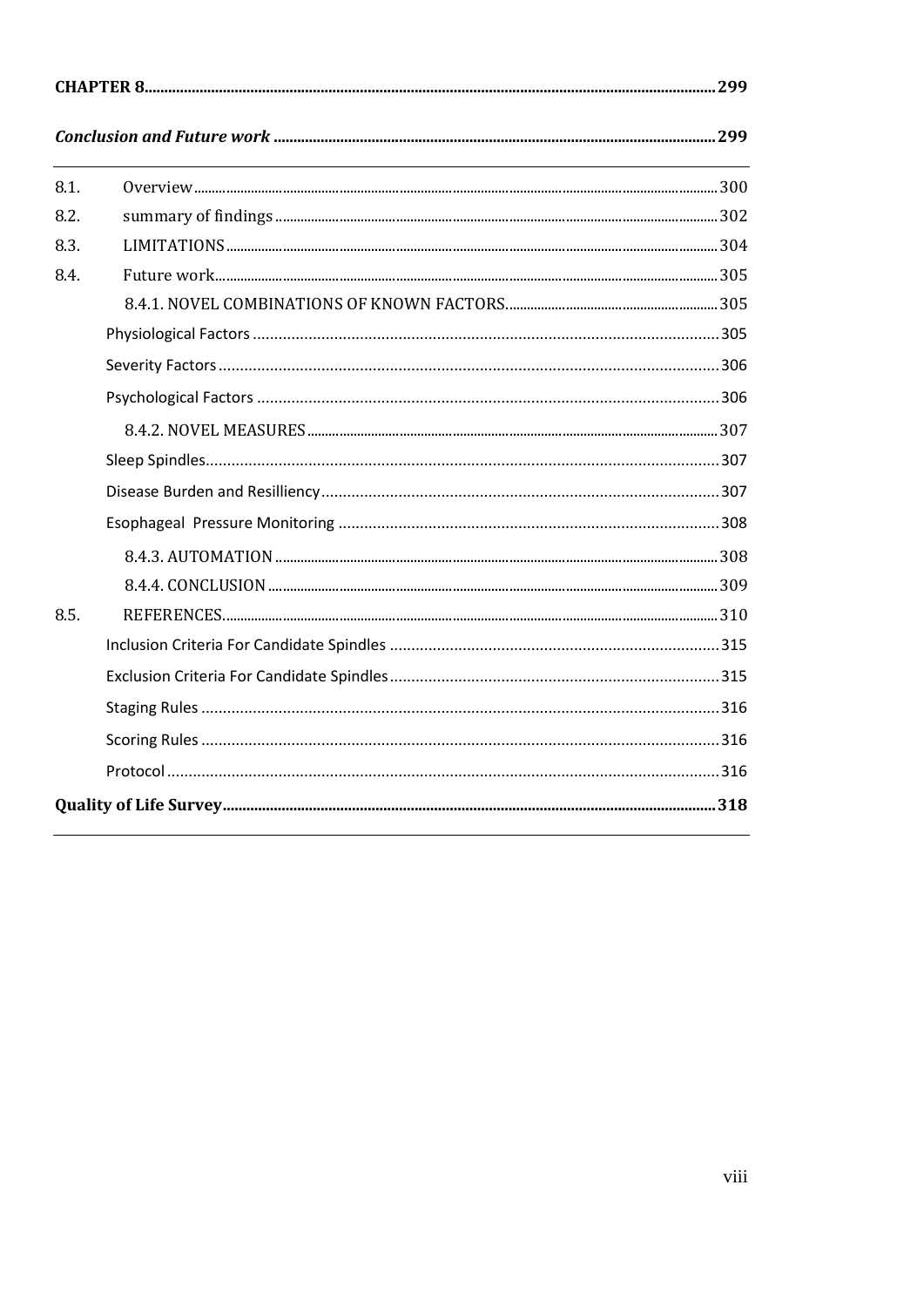#### <span id="page-10-0"></span>**TABLE OF CONTENTS (Tables)**

**CHAPTER 4...................................................................................................**Error! Bookmark not defined.

*Sleep Spindle Activity and Cognitive Performance in Healthy Children*

**CHAPTER 5...................................................................................................**Error! Bookmark not defined.

*EEG Changes Accompanying Spontaneous Arousals during Sleep Correlate with Neurocognitive Performance in Children with Upper Airway Obstruction*

| <b>Table 5.1</b> Subject demographic data for control (C), primary snoring (PS) and                                                                                         |  |
|-----------------------------------------------------------------------------------------------------------------------------------------------------------------------------|--|
| Table 5.2 Polysomnography results for control (C), primary snoring (PS) and                                                                                                 |  |
| Table 5.3 Mean neurocognitive test results and between group comparisons for control<br>(C), primary snoring (PS) and obstructive sleep apnoea syndrome (OSAS)              |  |
| Table 5.4 Mean duration (in seconds) of spontaneous arousals and comparisons<br>between control (C), primary snoring (PS) and obstructive sleep apnoea                      |  |
| <b>Table 5.5</b> Mean relative change (difference) in spectral power with spontaneous arousal<br>onset observed between the different disease groups. PS = primary snorers; |  |
| Table 5.6 Correlations between neurocognitive testing results and Mean Relative Power<br>Pre Post and During Spontaneous Arousals in NREM Stage 2 in the primary            |  |
| Table 5.7 Correlations between neurocognitive testing results and Mean Relative Power<br>Pre, Post and During Spontaneous Arousals in REM in Primary Snorers (PS) 193       |  |
| Table 5.8 Correlations between neurocognitive testing results and Mean Relative Power<br>in Frequency Bands Around and During Spontaneous Arousals in SWS in the            |  |
| Table 5.9 Correlations between neurocognitive testing results and Mean Relative Power<br>Pre, Post and During Spontaneous Arousals in Stage 2 NREM in the OSAS group.  196  |  |
| Table 5.10 Correlations between neurocognitive testing results and Mean Relative<br>Power Pre, Post and During Spontaneous Arousals in REM in the OSAS group 197            |  |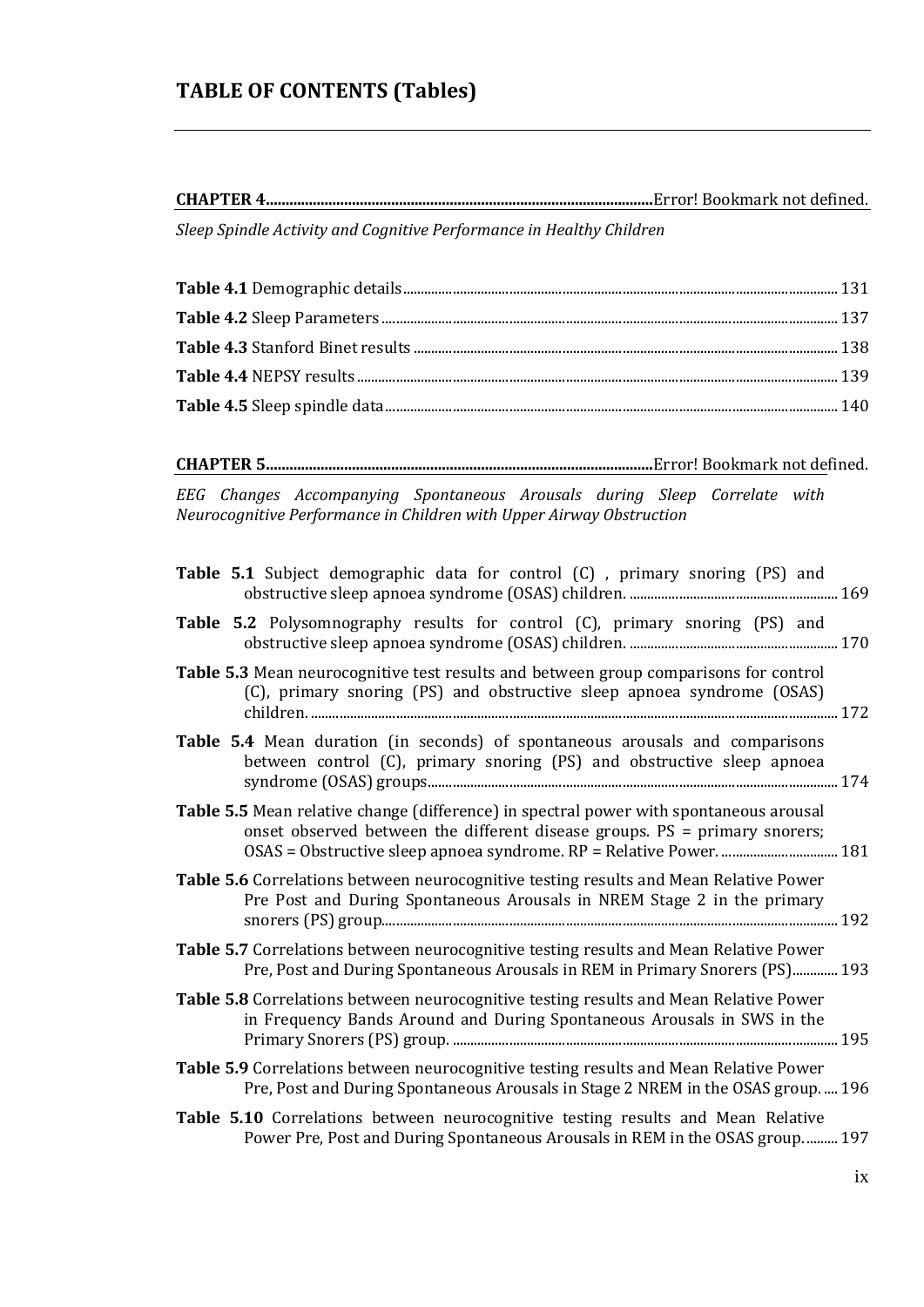**Table 5.11** Correlations between neurocognitive testing results and Mean Relative Power in Frequency Bands pre, post and During Spontaneous Arousals in SWS in the OSAS group...................................................................................................................................198

#### **CHAPTER 6...................................................................................................**Error! Bookmark not defined.

*Movement in Sleep*

| <b>Table 6.1</b> Demographic characteristics for control (C) primary snoring (PS) and<br>obstructive sleep apnoea syndrome (OSAS) children at baseline (study 1) and    |
|-------------------------------------------------------------------------------------------------------------------------------------------------------------------------|
|                                                                                                                                                                         |
| <b>Table 6.2</b> Baseline polysomnography results for control (C), primary snoring (PS) and<br>obstructive sleep apnoea syndrome (OSAS) children. The grey shaded rows  |
| <b>Table 6.3</b> Follow-up polysomnography results for control (C), primary snoring (PS) and<br>obstructive sleep apnoea syndrome (OSAS) children. The grey shaded rows |
| Table 6.4 Summary of movement measures for controls (C), primary snorers (PS) and<br>children with clinically defined obstructive sleep apnoea syndrome (OSAS) at       |
|                                                                                                                                                                         |
| Towards a Composite Index of Upper Airway Obstruction Severity in Children                                                                                              |
| Table 7.1 Quality of Life Scale (OSA-18) with 20 original conceptual categories and scale                                                                               |
|                                                                                                                                                                         |
| Table 7.2 Mean subject biophysical characteristics for UAO children at                                                                                                  |
| <b>Table 7.3</b> Polysomnography results for a single night polysomnography in children with                                                                            |

| <b>Table 7.4</b> Mean Values for Total Sleep Disturbance Index (TSDI) and component indices<br>and correlations with Subjective Disease Severity (Quality of Life (OQOL)) and |  |
|-------------------------------------------------------------------------------------------------------------------------------------------------------------------------------|--|
| <b>Table 7.5</b> Mean Values for Composite Upper airway disease Disturbance of Sleep Index                                                                                    |  |

for Children (CUDSIC) and component indices and correlations with Objective Disease Severity (Apnoea/Hypopnoea Index and O2 desaturation index during sleep) and Subjective Disease Severity (Quality of Life – QOL)..........................................287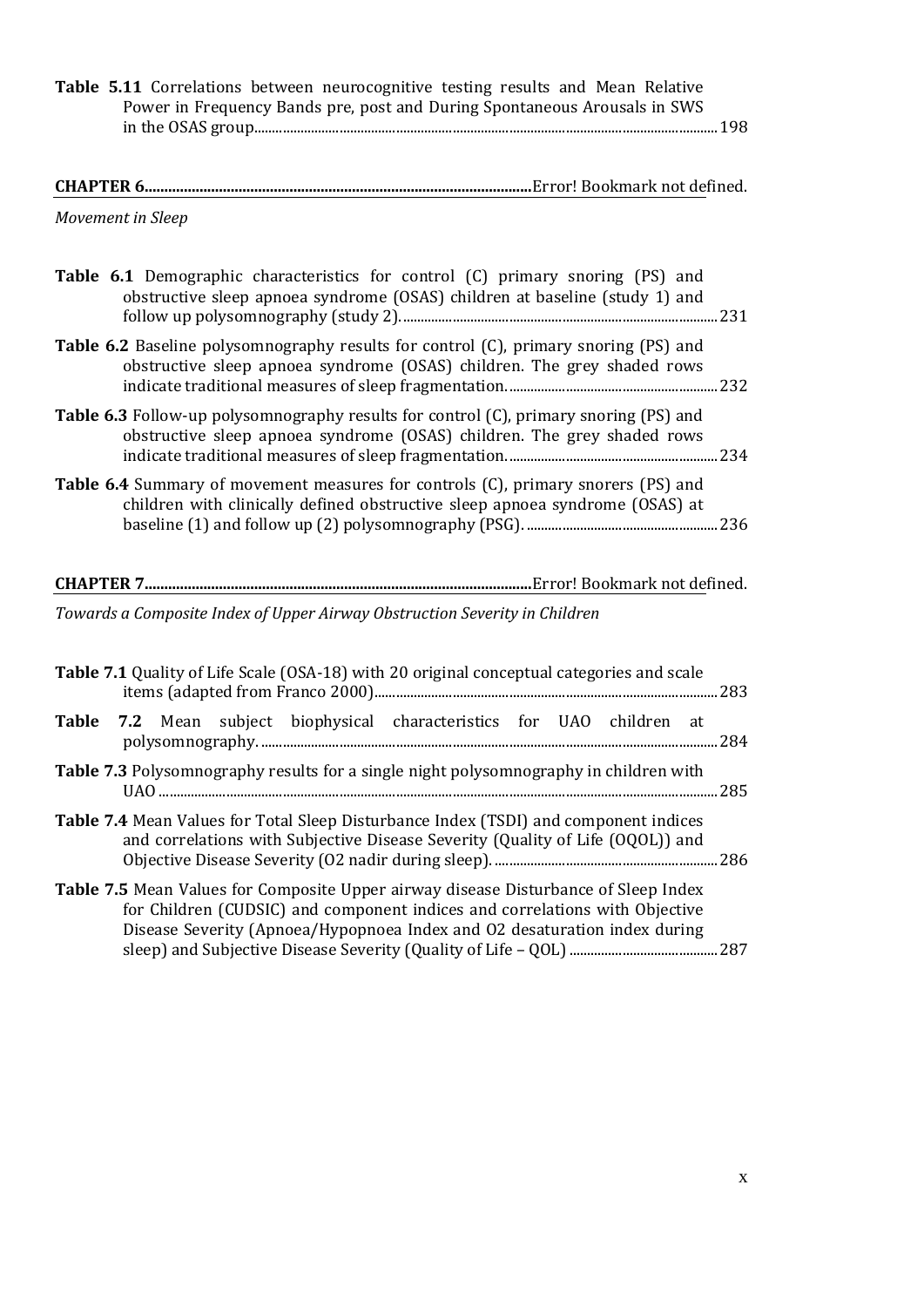#### <span id="page-12-0"></span>**TABLE OF CONTENTS (Figures)**

| Introduction to Sleep and Sleep Disorders in Children                                                                                             |
|---------------------------------------------------------------------------------------------------------------------------------------------------|
|                                                                                                                                                   |
|                                                                                                                                                   |
| Sleep Spindle Activity and Cognitive Performance in Healthy Children                                                                              |
| <b>Figure 4.1</b> Scatterplot of spindle mean central frequency against hand positioning (fine                                                    |
|                                                                                                                                                   |
| EEG Changes Accompanying Spontaneous Arousals during Sleep Correlate with<br>Neurocognitive Performance in Children with Upper Airway Obstruction |
| <b>Figure 5.1</b> : Group mean relative Alpha power in NREM stage 2 for prior to, following or                                                    |
| Figure 5.2: Group mean relative Sigma power in NREM stage 2 for prior to, following or                                                            |
| Figure 5.3: Group mean relative Beta power in NREM stage 2 for prior to, following or                                                             |
| Figure 5.4: Group mean relative Delta power in NREM stage 2 for prior to, following or                                                            |
| <b>Figure 5.5:</b> Group Mean Relative Theta Power in NREM stage 2 for prior to, following or                                                     |
|                                                                                                                                                   |
| Movement in Sleep                                                                                                                                 |

- Figure 6.1 The exponential coefficient (theta) of the distribution of sleep runs terminated by wake or NREM stage 1 sleep for the baseline PSG in the control (C), primary snoring (PS) and obstructive sleep apnoea (OSA) groups..........................237
- Figure 6.2 The exponential coefficient (theta) of the distribution of sleep runs terminated by movement epochs for the baseline PSG in the control (C), primary snoring (PS) and obstructive sleep apnoea (OSA) groups.. ................................238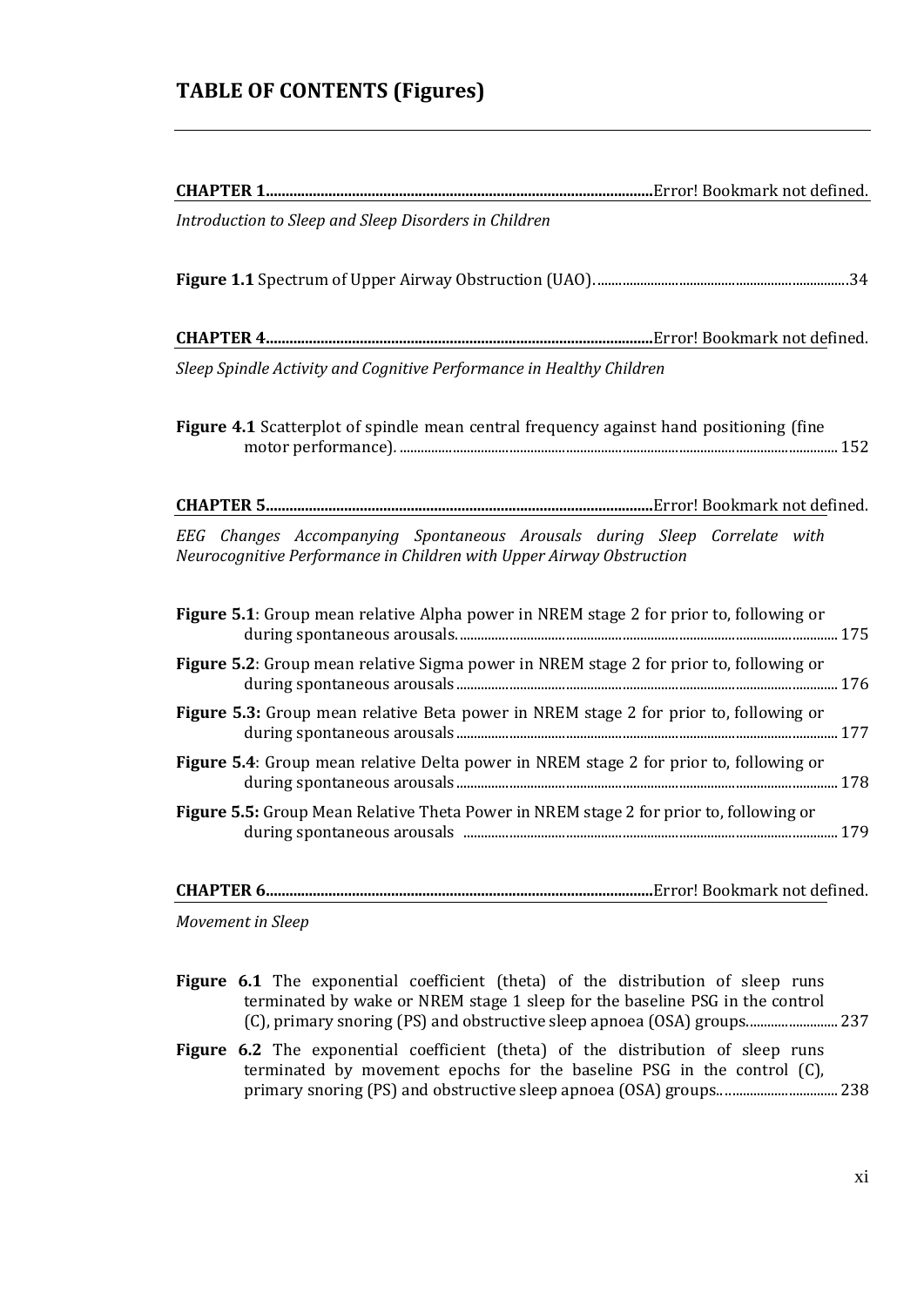| <b>Figure 6.3</b> The exponential coefficient (theta) of the distribution of sleep runs<br>terminated by movement events (ME) for the baseline PSG in the control $(C)$ , |  |
|---------------------------------------------------------------------------------------------------------------------------------------------------------------------------|--|
| Figure 6.4 Correlation between the exponential coefficient (theta) of movement events<br>(ME) and log transformed apnoea-hypopnoea index for the children with            |  |
| Figure 6.5 Correlation between changes in movement event exponential coefficient<br>(Theta) between studies and changes in AHI between studies in the OSAS                |  |
|                                                                                                                                                                           |  |
| Towards a Composite Index of Upper Airway Obstruction Severity in Children                                                                                                |  |
|                                                                                                                                                                           |  |
| Figure 7.2 Quality of Life (OSA-18) Survey Overall Quality of Life score (OQOL) Results  280                                                                              |  |
| <b>Figure 7.3</b> The Composite Upper Airway Obstruction Disease Severity Index for Children                                                                              |  |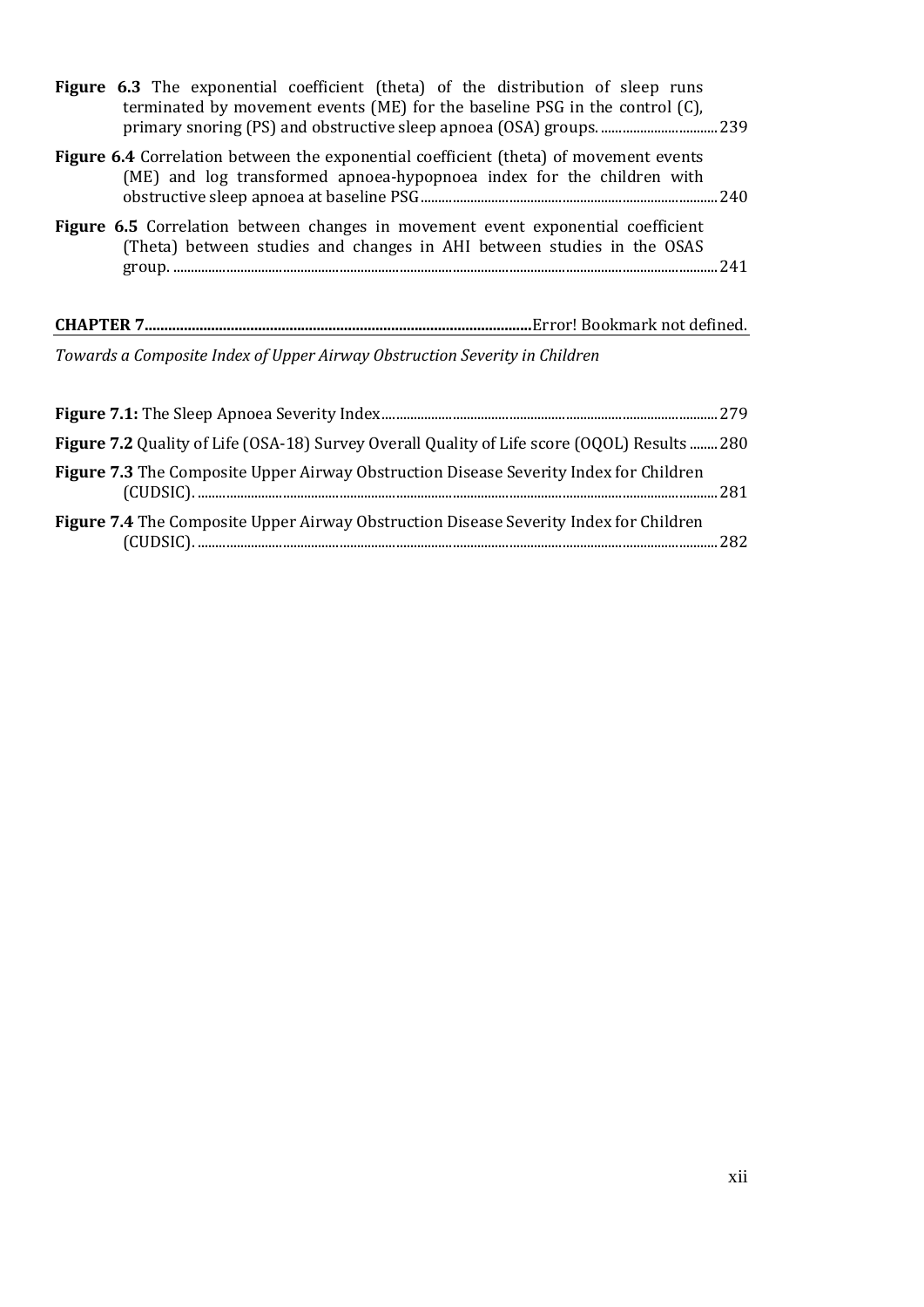#### <span id="page-14-0"></span>*i. Abstract*

An examination of the nature of sleep fragmentation in children with upper airway obstruction.

**Introduction** – Sleep related upper airway obstruction (UAO) in children disrupts breathing in sleep, resulting in sleep fragmentation and subsequent neurocognitive and behavioural deficits. Unfortunately the nature of this fragmentation in children is poorly understood and a universally accepted, clinically valid, measure of sleep fragmentation has been elusive. This limits our ability to accurately determine and measure the consequences of sleep fragmentation on a child's development due to UAO, as well as the success of any treatment administered.

**General Aims -** The aim of the current study was to (i) examine the nature of sleep fragmentation in children with upper airway obstruction and (ii) to develop a new sleep fragmentation index for use in paediatric clinical populations with upper airway obstruction. When this study began no such index existed that was widely accepted and utilized. A range of sleep fragmentation measures already trialed in children with upper airway obstruction were reviewed to identify problems and limitations with current and previous methods of measuring sleep fragmentation in these children. An attempt was also made to identify other possible additional factors that mediate sleep fragmentation so as to develop a workable and generally applicable sleep fragmentation index for children with upper airway obstruction.

**Methods** – We performed a series of analyses on sleep and neurocognitive data from children with upper airway obstruction to identify and quantify neural activity associated with sleep fragmentation. We then used these measures and other mediating factors to create a composite measure of sleep fragmentation in children.

**Results** – We found that children with upper airway obstruction had characteristically altered neural activity as measured by electroencephalogram (e.g. changes in sleep spindle density,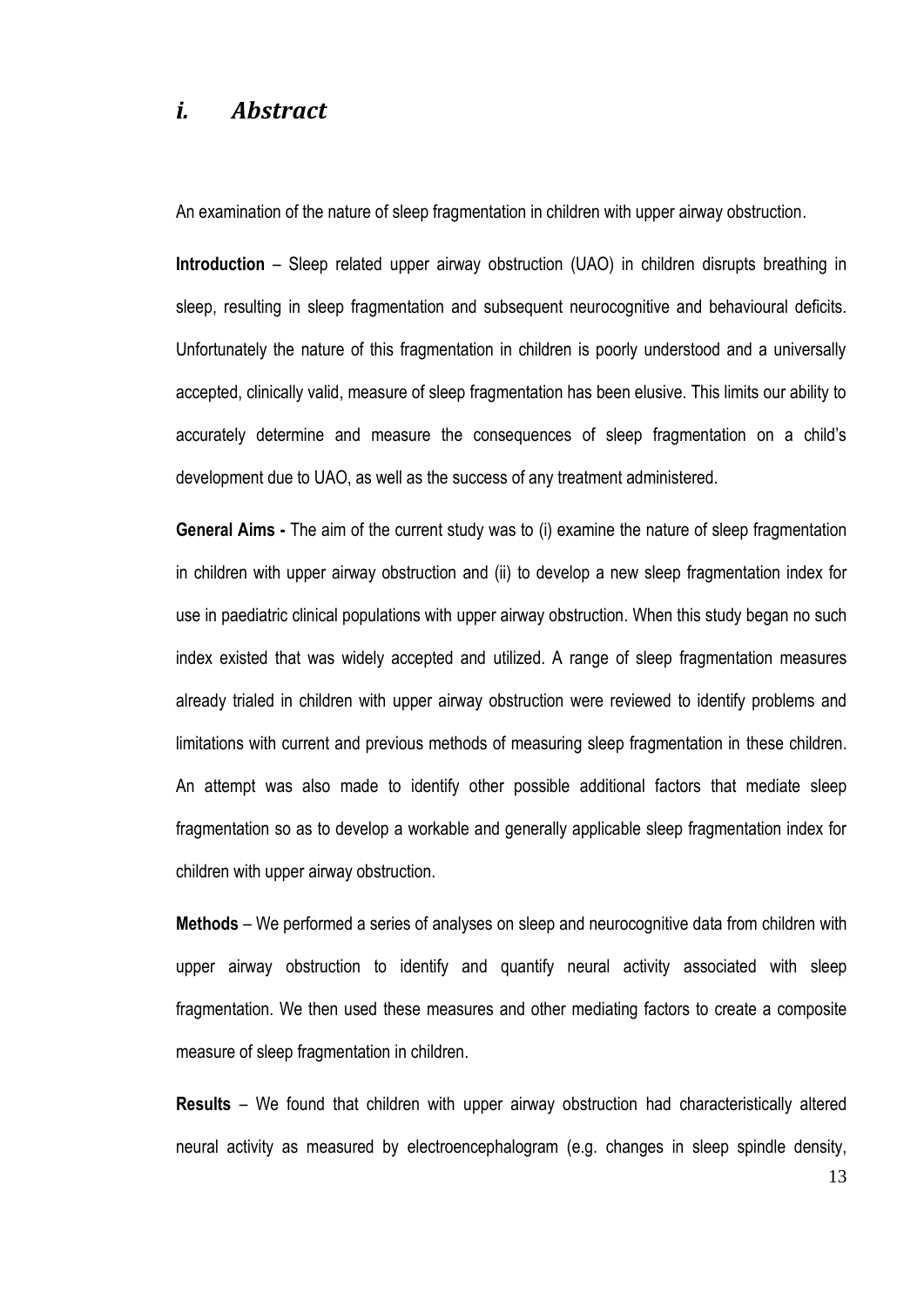decreased alpha and sigma power around spontaneous arousals from sleep). They also had an altered movement distribution in sleep (increased exponential distribution coefficient when sleep runs between movements are modeled on a survival curve), when compared to normal controls. The studies also demonstrated the potential ability of a composite measure of such sleep fragmentation markers and mediating vulnerability factors to more accurately and usefully quantify the negative impacts of upper airway obstruction.

**Conclusions** - Sleep fragmentation is a significant consequence of UAO in children, however the current measure of UAO severity is insufficient for determining the overall impact on a child's development. As this study demonstrates, the impact of sleep fragmentation is dependent on a complicated set of variables including: age, health factors (e.g. BMI), exposure time, disease severity (e.g. AHI), genetics, trait-like factors, social factors (e.g. SES) and family history. The arousals, or disruptions to sleep, are also altered in children with UAO compared to normal controls. We therefore propose a composite measure of these important factors as a more accurate tool for determining the impact of sleep fragmentation and overall severity of UAO in children.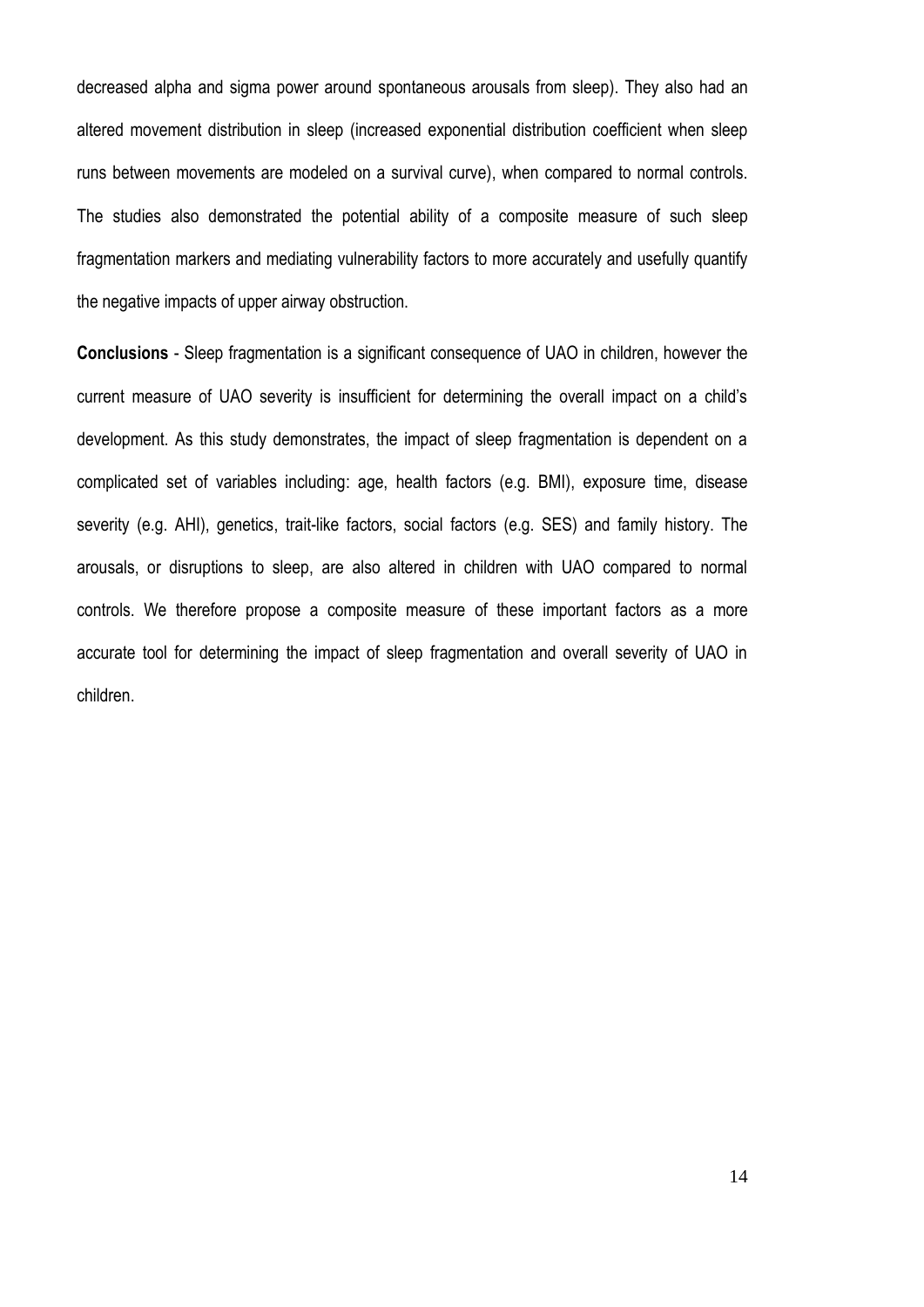#### <span id="page-16-0"></span>*ii. Signed Declaration*

This work contains no material which has been accepted for the award of any other degree or diploma in any university or other tertiary institution and, to the best of my knowledge and belief, contains no material previously published or written by another person, except where due reference has been made in the text. I give consent to this copy of my thesis when deposited in the University Library, being made available for loan and photocopying, subject to the provisions of the Copyright Act 1968. The author acknowledges that copyright of published works contained within this thesis (as listed below) resides with the copyright holders of those works.

Chatburn, A., S. Coussens, K. Lushington, D. Kennedy, M. Baumert, and M. Kohler. (2013) "**Sleep spindle activity and cognitive performance in healthy children**." *Sleep,* 36(2): pp. 237-243.

Coussens, S., M. Kohler, M. Baumert, J. Martin, D. Kennedy, K. Lushington, D. Saint, and Y. Pamula. "**EEG spectral changes associated with spontaneous arousals in children with upper airway obstruction."** In The Journal of Sleep Research, vol. 20, (2008): pp. 52-52.

Coussens, S., Baumert, M., Kohler, M., Martin, J., Kennedy, D., Lushington, K., & Pamula, Y. (2014). "**Movement distribution: a new measure of sleep fragmentation in children with upper airway obstruction**." *Sleep*, *37*(12), pp. 2025-2034.

<span id="page-16-1"></span>

Scott Coussens **Date 29th January 2014**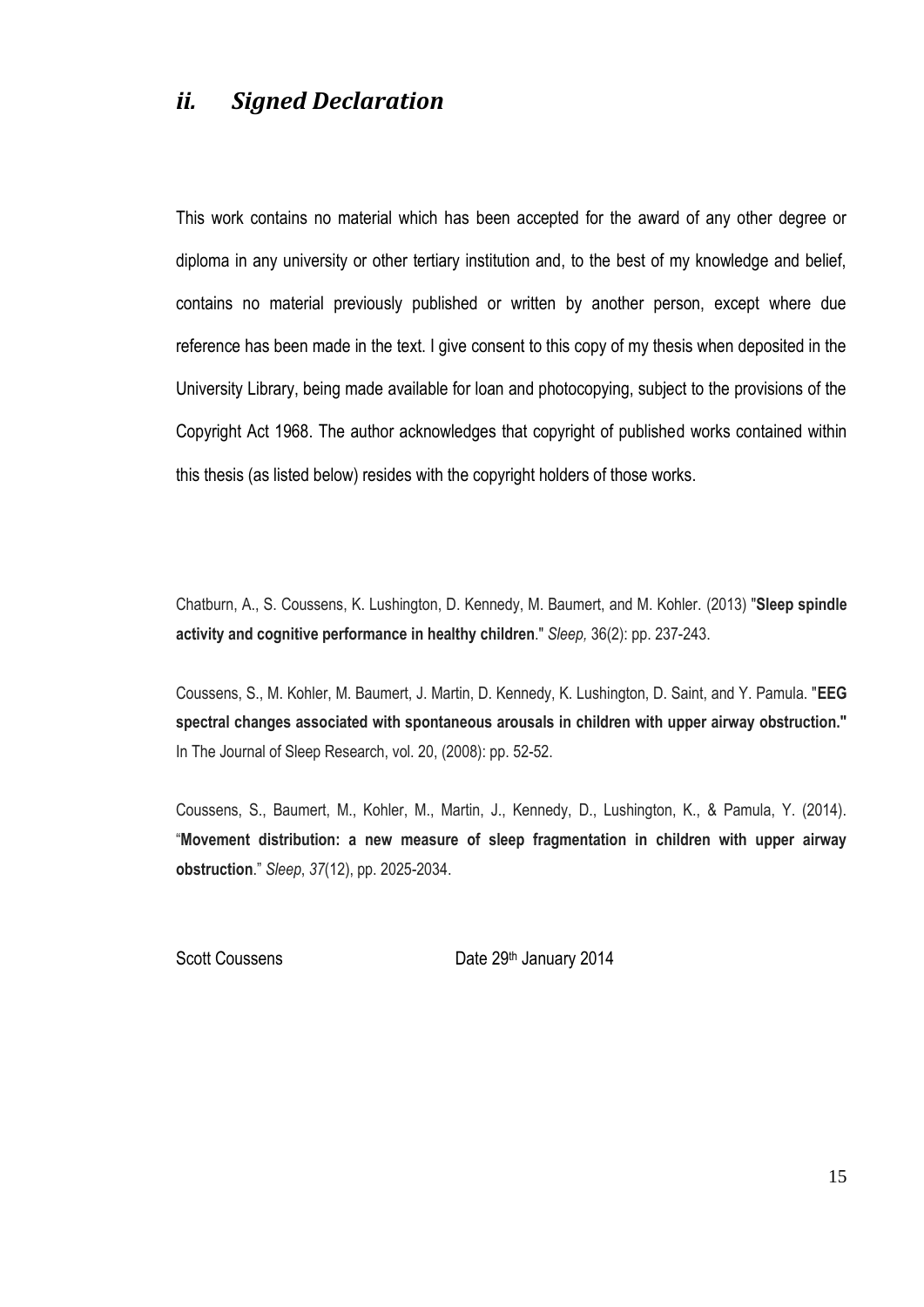#### *iii. Acknowledgements*

First and foremost I would like to thank my supervisors Dr. David Saint and Dr. Yvonne Pamula for the opportunity. I am extremely grateful for your patience and guidance over the last several years. I especially would like to thank Yvonne for the constant motivation and support. You taught me the skills that have been vital for my growth from an undergraduate student to an independent scientist. I would also like to thank David Parsons for giving me a chance and beginning my research career. Your initial and continued support has helped me to become the enthusiastic researcher I am today.

I extend my gratitude to Department of Respiratory and Sleep Medicine Team, particularly Dr. Declan Kennedy and Dr. James Martin; The Women's and Children's Hospital including Kurt Lushington; and to the Department of Electrical and Electronic Engineering at Adelaide University including Matthew Berryman, Derek Abbott, Cosma Shalizi, and Andrew Allison. It has been a valuable experience working and learning from you all, without which this project would not be possible.

I would also like to acknowledge Dr. Mark Kohler for his invaluable knowledge, encouragement and selfless dedication to helping myself and others. Thank you for taking the time to read through, assist and provide feedback on my thesis, your sage council and the various studies and projects you have generously included me in. There is no way that this thesis would have been finished without you and I look forward to many years of working in research together.

Finally I would like to thank my colleagues, both past and present, for accompanying me on this journey. Your help, advice and encouragement has been greatly appreciated during the course of this research. In particular I would like to thank Alex Chatburn for sharing my passion for research.

16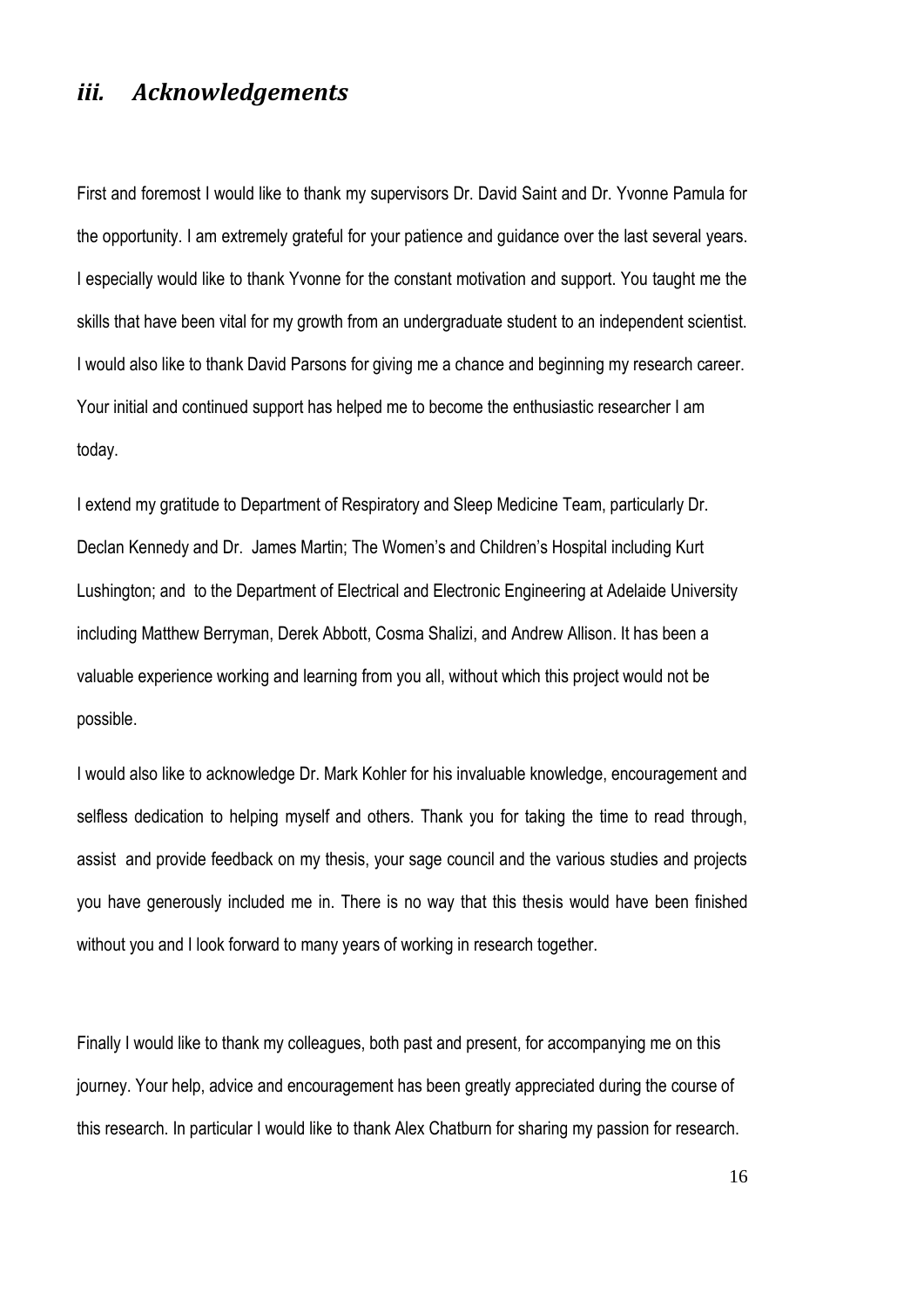I look forward to many collaborations in the future, and many more insightful discussions. And to Melissa Cava, my 'editor in chief'. Thank you for your personal and professional support over the last 5+ years.

This research was generously funded by The Women's and Children's Hospital, The University of Adelaide, Australian Research Council, NHMRC and Australasian Sleep Association.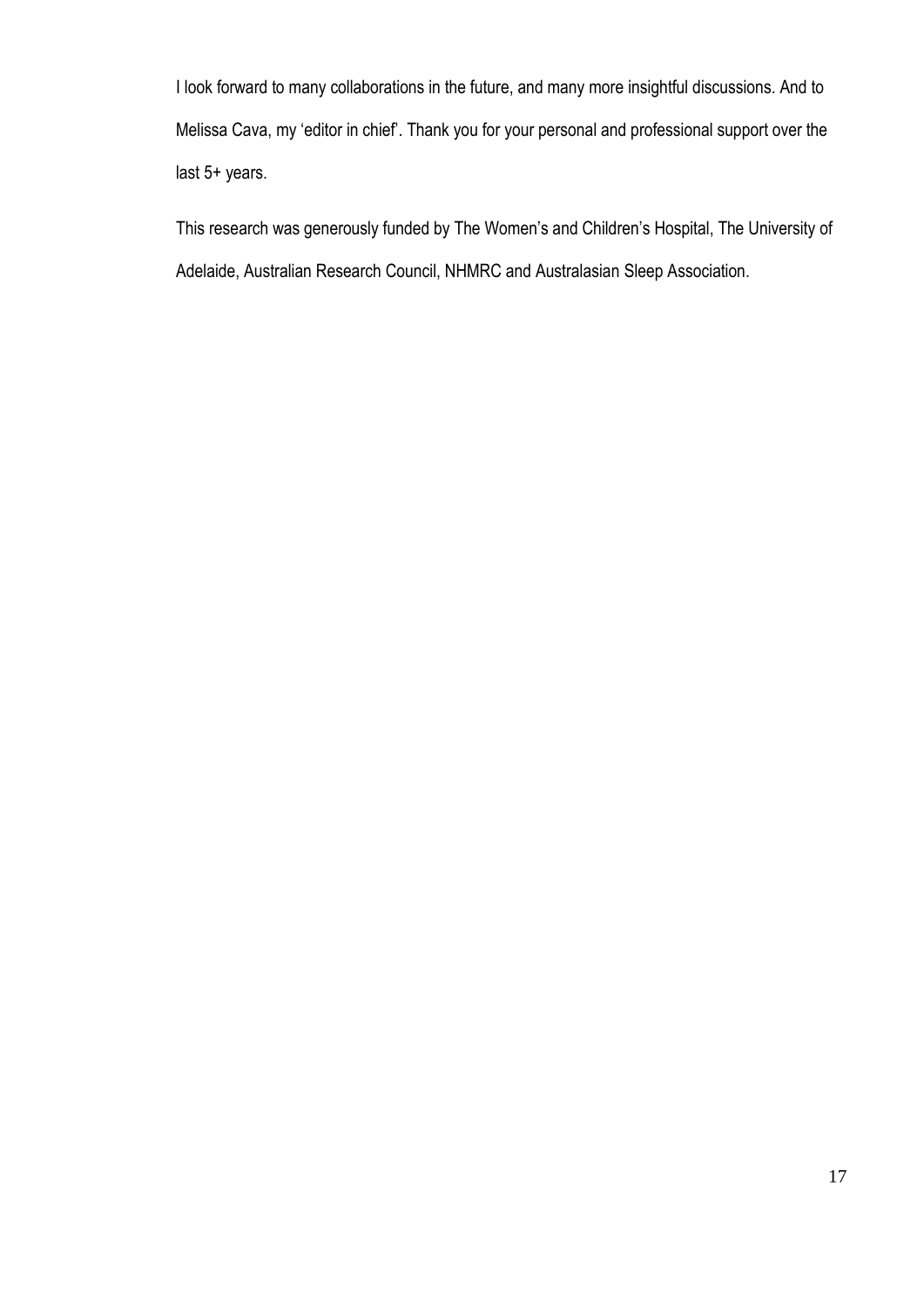#### <span id="page-19-0"></span>*iv. Publications*

Baraglia, D. P., M. J. Berryman, S. W. Coussens, Y. Pamula, D. Kennedy, A. J. Martin, and D. Abbott. "**Automated sleep scoring and sleep apnea detection in children** [6039-35]." In *PROCEEDINGS-SPIE THE INTERNATIONAL SOCIETY FOR OPTICAL ENGINEERING*, vol. 6039, p. 60390T. International Society for Optical Engineering; 1999, 2006.

Baraglia, David P., Matthew J. Berryman, Scott W. Coussens, Yvonne Pamula, Declan Kennedy, A. James Martin, and Derek Abbott. "**Automated sleep scoring and sleep apnea detection in children**." In Microelectronics, MEMS, and Nanotechnology, pp. 60390T-60390T. International Society for Optics and Photonics, 2005.

Blunden, Sarah, Emily Watson, Gabby Rigney, Siobhan Banks, Scott Coussens, Gilly Hendrie, and Mark Kohler. "**TO-136 the effects of a high sugar diet on sleep quality and attentional capacity in prepubescent girls: a preliminary study**." Sleep Medicine 12 (2011): S94.

Chatburn, A., S. Coussens, K. Lushington, D. Kennedy, M. Baumert, and M. Kohler. "**Sleep spindle activity and cognitive performance in healthy children**." *Sleep* 36, no. 2 (2013): 237- 243.

Coussens, S., M. Kohler, M. Baumert, J. Martin, D. Kennedy, K. Lushington, D. Saint, and Y. Pamula. "**EEG spectral changes associated with spontaneous arousals in children with upper airway obstruction."** In JOURNAL OF SLEEP RESEARCH, vol. 20, pp. 52-52. COMMERCE PLACE, 350 MAIN ST, MALDEN 02148, MA USA: WILEY-BLACKWELL, 2011

Matthew Berryman, Scott Coussens, Martin, James A., David A. Saint, Derek Abbott, Yvonne Pamula, Declan Kennedy, Kurt Lushington, Cosma Shalizi, and Andrew Allison. "**Nonlinear aspects of the EEG during sleep in children**." In *PROCEEDINGS-SPIE THE 3rd INTERNATIONAL SYMPOSIUM ON FLUCTUATIONS AND NOISE*, pp40-48, vol. 6039, p. 60390T. International Society for Optics and Photonics. 2005.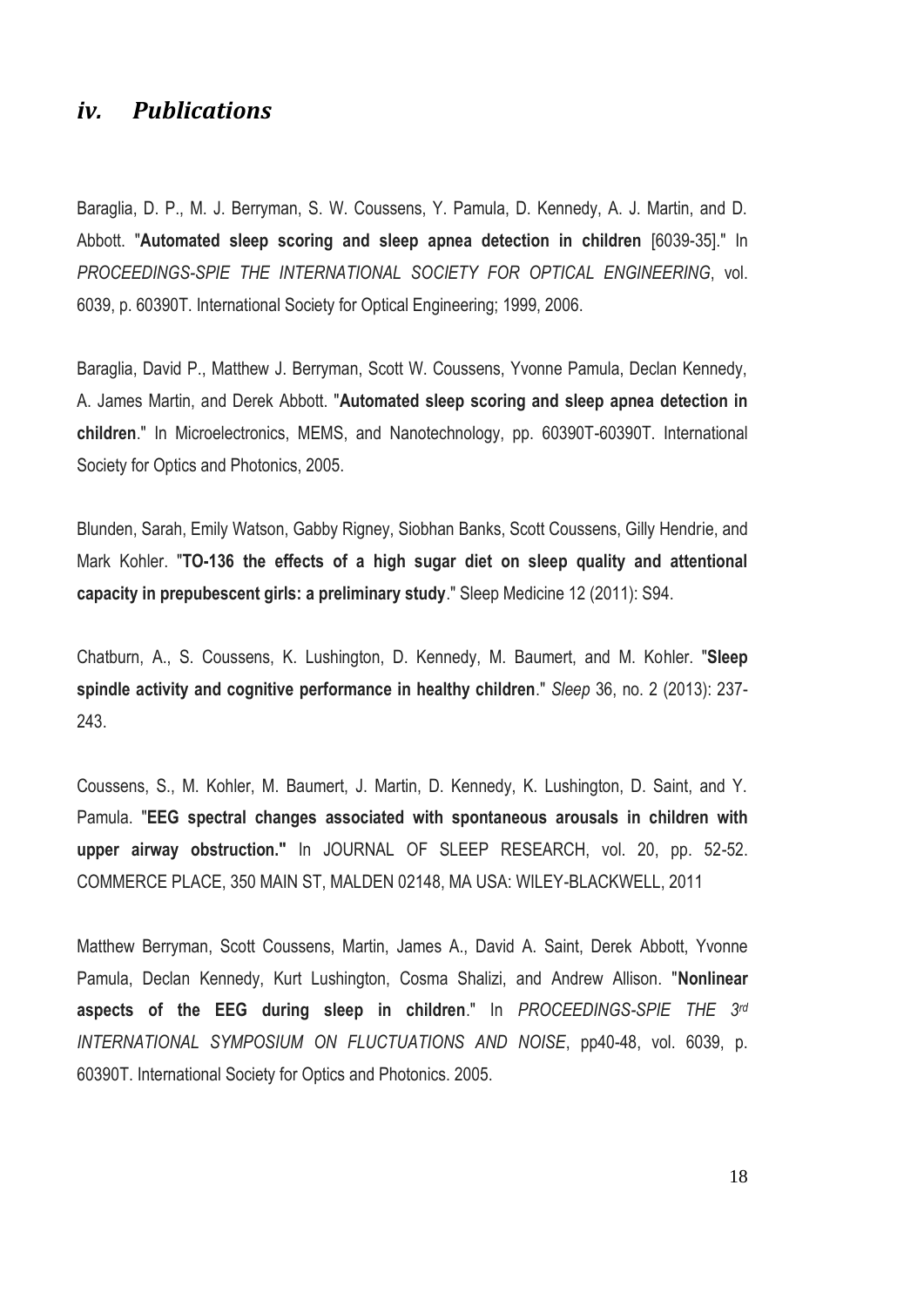Pamula, Y., A. Campbell, S. Coussens, M. Davey, M. Griffiths, J. Martin, J. Maul *et al*. "**ASTA/ASA addendum to the AASM guidelines for the recording and scoring of paediatric sleep**." In Journal of Sleep Research, vol. 20, no. Supp. 1, pp. 4-4. Wiley-Blackwell Publishing, 2011.

Coussens, S., Baumert, M., Kohler, M., Martin, J., Kennedy, D., Lushington, K., & Pamula, Y. "**Movement distribution: a new measure of sleep fragmentation in children with upper airway obstruction**". Sleep, 37(12), 2025-2034.2014.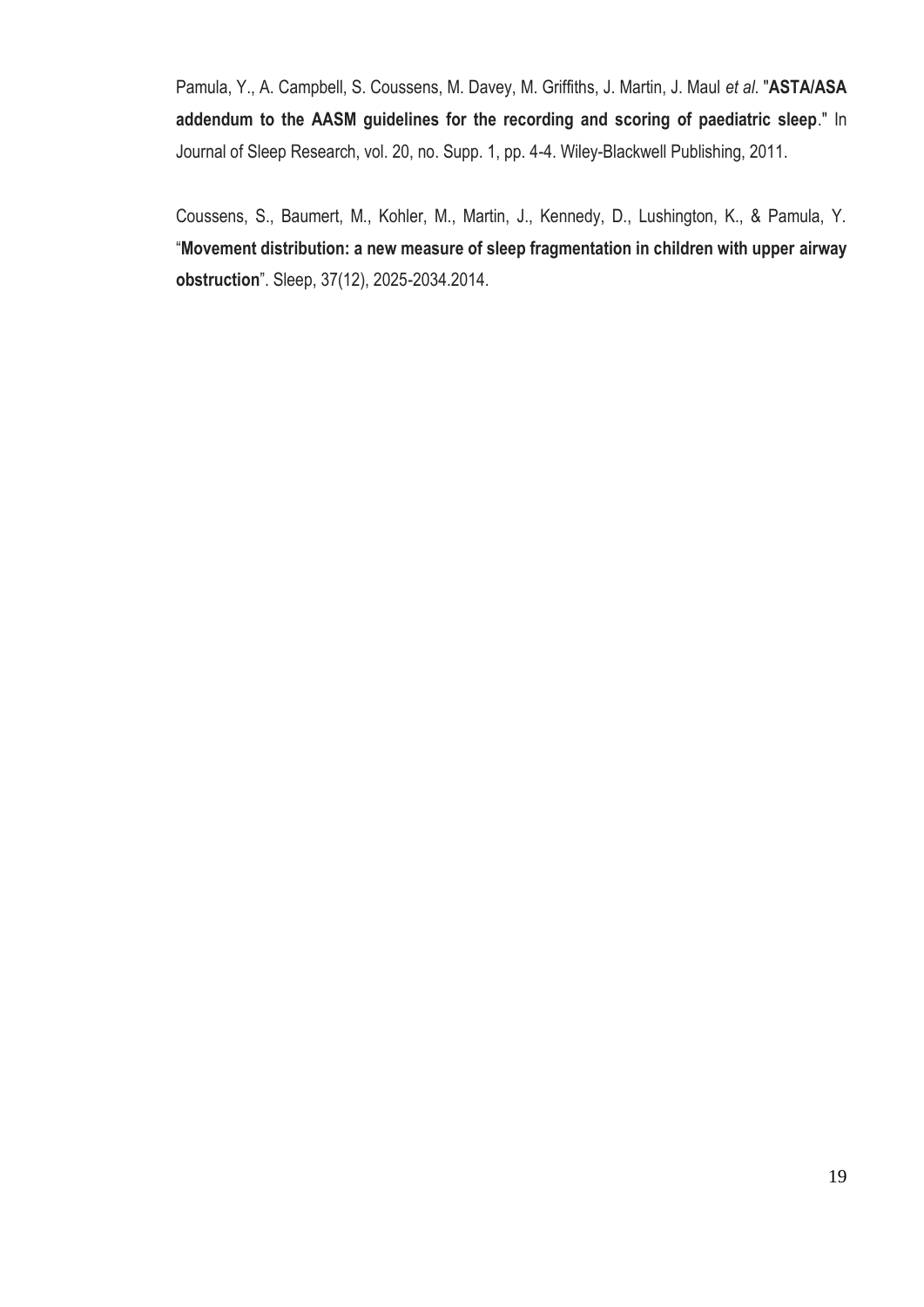## <span id="page-21-0"></span>**v.** *Style and Referencing Format of Jointly Authored Papers, Documents and Unpublished Manuscripts*

The manuscript style and referencing format for chapters 1,2,3,5,7 and 8 are that prescribed by the journal Sleep Medicine.

The manuscript style and referencing format for Chapters 4 and 6 are that prescribed by the journal Sleep.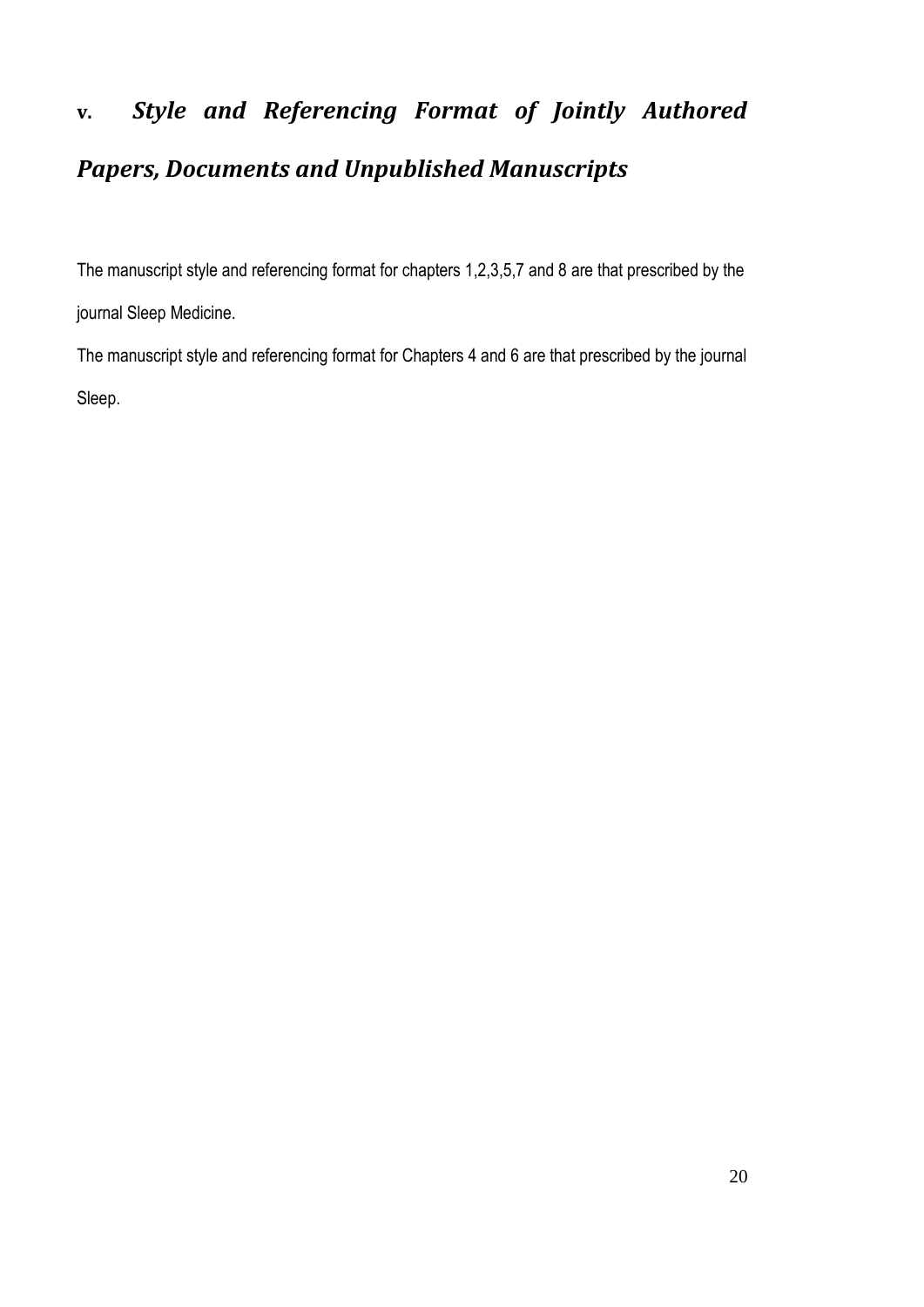### <span id="page-22-0"></span>*vi. Abbreviations*

| α            | Alpha Wave Form In EEG $($ ~ 9 - 12 Hz)                                              |
|--------------|--------------------------------------------------------------------------------------|
| <b>ACPT</b>  | <b>Auditory Continuous Performance Test</b>                                          |
| Adolescents  | 12-18 Years Old                                                                      |
| AHI          | Apnoea-Hypopnea Index                                                                |
| <b>ANOVA</b> | One Way Analysis Of Variance                                                         |
| Artotl       | <b>Total Arousal Index</b>                                                           |
| <b>BMI</b>   | Body Mass Index                                                                      |
| C            | Control                                                                              |
| CA           | Central Apnoea                                                                       |
| <b>CBCL</b>  | <b>Child Behaviour Check-List</b>                                                    |
| Children     | 4-11 Years Old                                                                       |
| <b>CPRS</b>  | <b>Conner's Parents Rating Scale</b>                                                 |
| CRS-R        | Conner's Rating Scale - Revised (Conners 1997)                                       |
| <b>DAS</b>   | <b>Differential Abilities Scale</b>                                                  |
| <b>DBP</b>   | Diastolic Blood Pressure;                                                            |
| <b>DS</b>    | Daytime Sleepiness                                                                   |
| <b>DTVMI</b> | The Developmental Test Of Visual-Motor Integration                                   |
| EMG (SM)     | Electromyogram (Submental) - Chin Electrode Measuring Local Muscle<br>Activity       |
| ESS          | Epworth Sleepiness Scales. A Subjective Measure Of Daytime Sleepiness                |
| GDSVD - s    | The Gordon Diagnostic System Vigilance And Distractibility Subtests<br>(Gordon 1983) |
| Infants      | 1-3 Year Old                                                                         |
| <b>MAP</b>   | <b>Mean Arterial Pressure</b>                                                        |
| MDI          | Mental Development Index                                                             |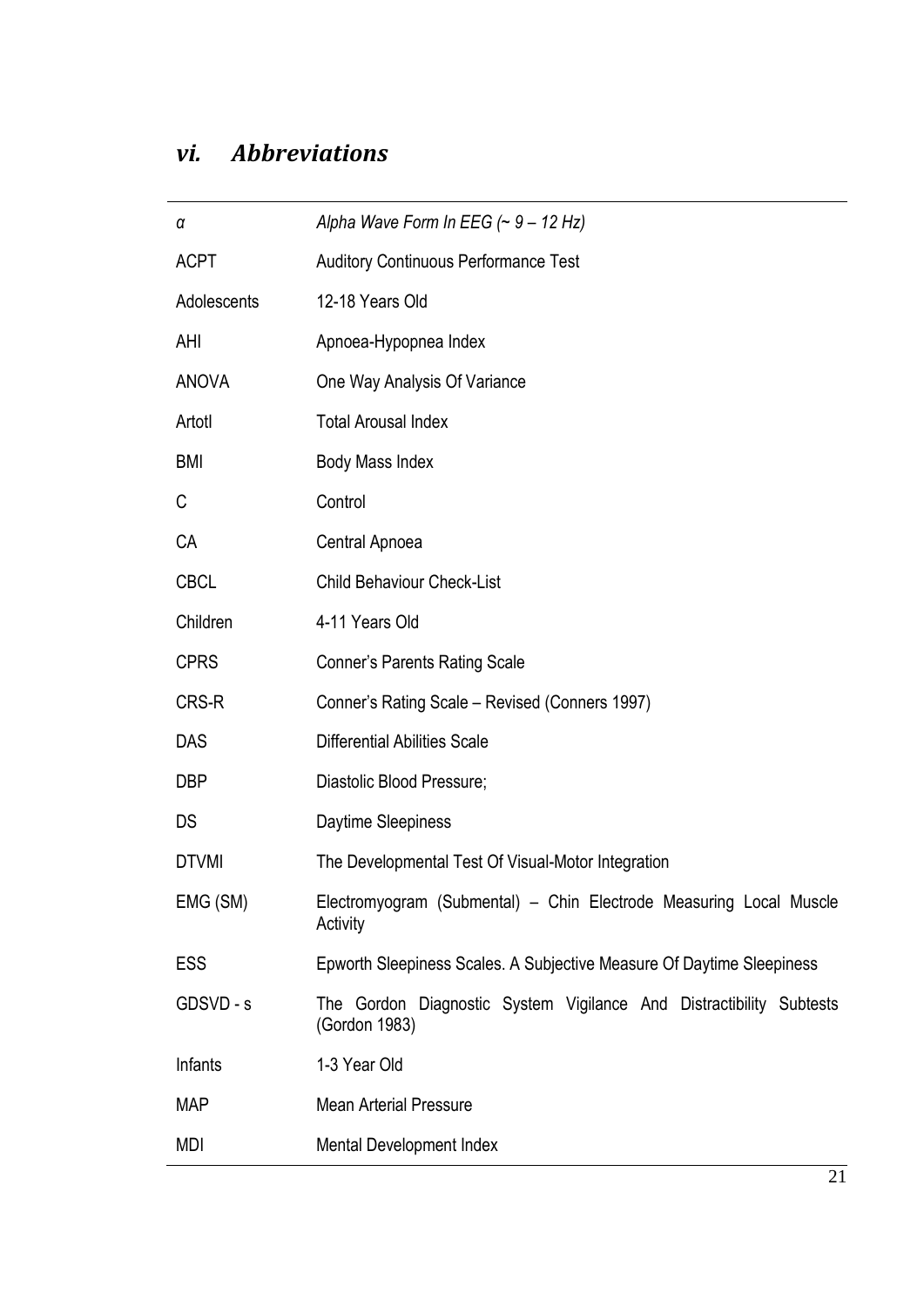| МE               | <b>Movement Events</b>                                                                          |
|------------------|-------------------------------------------------------------------------------------------------|
| <b>MSLT</b>      | Multiple Sleep Latency Test. An Objective Measure Of Daytime Sleepiness                         |
| nCPAP            | Nasal Continuous Positive Airway Pressure                                                       |
| <b>NEPSY</b>     | Neuropsychological Developmental Assessment (Korkman 2001)                                      |
| <b>NIPPV</b>     | Nocturnal Non-Invasive Positive Pressure Ventilation                                            |
| <b>NN</b>        | SFI Calculated Using A Neural Network Approach To Complicated To Be<br>Summarized In This Paper |
| ns               | Not Significant                                                                                 |
| nt               | Night Of Study Including Clinical PSG                                                           |
| <b>OA</b>        | Obstructive Apnoea                                                                              |
| <b>OAI</b>       | <b>Obstructive Apnoea Index</b>                                                                 |
| <b>OSAS</b>      | Obstructive Sleep Apnea Syndrome                                                                |
| <b>OSLER</b>     | Oxford Sleep Resistance Test. An Objective Measure Of Daytime Sleepiness                        |
| PeS              | <b>Esophageal Pressure Monitoring</b>                                                           |
| <b>PLMI</b>      | Periodic Limb Movement Index                                                                    |
| <b>PS</b>        | <b>Primary Snoring</b>                                                                          |
| R/K              | Remember/Know (R/K) Procedure (Tulving 1985)                                                    |
| RAI              | <b>Respiratory Arousal Index</b>                                                                |
| <b>REM</b>       | Sleep Stage REM (Rapid Eye Movement)                                                            |
| S1, S2, S3, S4   | Sleep Stage 1, 2, 3 And 4 Respectively                                                          |
| SAI              | Spontaneous Arousal Index                                                                       |
| SaO <sub>2</sub> | Arterial Oxyhaemoglobin Saturation                                                              |
| <b>SBP</b>       | <b>Systolic Blood Pressure</b>                                                                  |
| <b>SPT</b>       | Sleep Period Total                                                                              |
| <b>TAC</b>       | Thoracoabdominal Asynchrony                                                                     |
| <b>TCAoSAS</b>   | Subjects From The Tucson Children's Assessment Of Sleep Apnoea Study<br>(Mulvaney 2005)         |